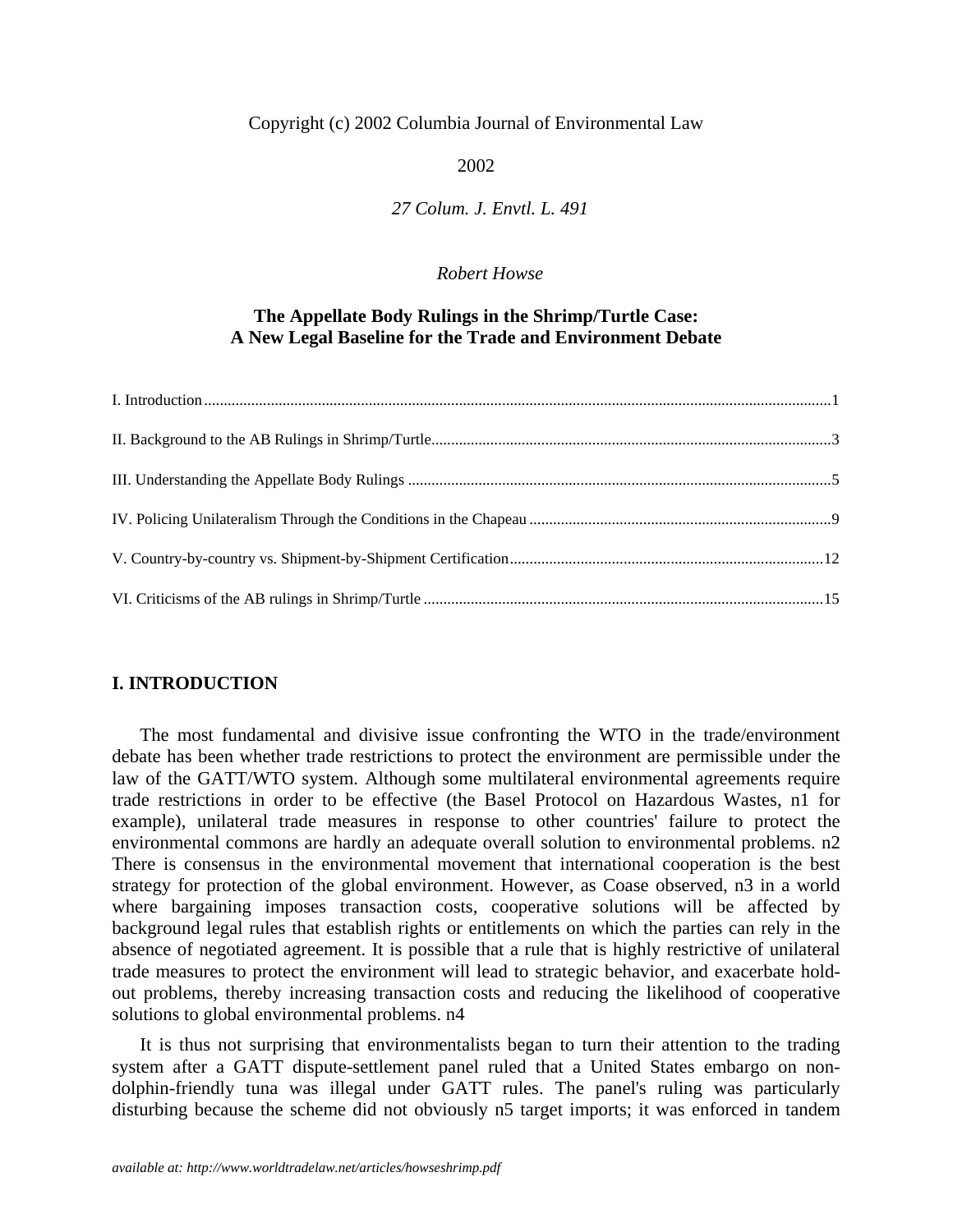with domestic regulations that required United States fishers to use dolphin-friendly techniques. Article XX n6 of the GATT provides exceptions for measures that are "necessary" to protect human and animal life and health  $(XX(b))$  and that are "in relation to" the "conservation of exhaustible natural resources"  $(XX(9))$ . The Tuna/Dolphin panel held, however, that these exceptions only applied to measures protecting resources within the territorial jurisdiction of the enacting state.

Widely criticized, the Tuna/Dolphin ruling n7 was never adopted as a legally binding dispute settlement by GATT's membership. n8 Ignoring the text of the GATT treaty, the panel based its decision on an intuition that trade measures to protect the environment might somehow open the door to "green" protectionism, thereby threatening the market access negotiated in the GATT framework. A second Tuna/Dolphin panel, whose ruling went similarly unadopted, reaffirmed the earlier panel's rule, but based its decision on somewhat different grounds. n9

Before the Tuna/Dolphin rulings, the prevailing view was that Article XX of the GATT decided any conflicts between free-trade rules and environmental norms in favor of the latter. n10 The Tuna/Dolphin panels tried to switch the preference in favor of the latter. Worse still, they approached the question solely from the perspective of effects on liberalized trade. Traditionally, the GATT demonstrated respect for regulatory diversity and progressive government. But after Tuna/Dolphin, environmentalists - and others with concerns about how the trading system balances competing values - saw the GATT as a regime dedicated to the triumph of free trade over all other human concerns. n11

In the Shrimp/Turtle case, n12 the Appellate Body (AB) repudiated the Tuna/Dolphin panel's approach to trade measures to protect the global environment. The AB ruled that there is no per se rule of impermissibility in the text of Article XX. Rather, the article imposes two requirements on trade measures that condition market access on other countries' policies. First, such measures must fit within one of Article XX's specific exceptions. Second, such measures must be applied in a manner consistent with Article XX's chapeau (preamble). That is, their application must neither give rise to unjustified or arbitrary discrimination between countries where the same conditions prevail, nor create a disguised restriction on international trade.

In Shrimp/Turtle, the AB held that the U.S. measure - which prohibited imports of shrimp from any country that did not have a turtle-conservation program comparable to that of the United States - fit the Article  $XX(g)$  exception for conservation of exhaustible natural resources. However, the AB also found that the U.S. measures had been applied in a way that violated the chapeau: by treating certain Asian countries differently than its trading partners in the western hemisphere, the U.S. had engaged in unjustified and arbitrary discrimination.

The AB report's subtle language and the fact that the ruling went against the United States' application of its environmental scheme blunted the impact the decision could have had. At first, few people fully appreciate that the AB was fundamentally changing the Tuna/Dolphin approach on the consistency of environmental trade measures with the multilateral legal framework for liberalized trade. Indeed, some environmentalists feared (and some free-trade advocates hoped) that the AB had made the standard for application of environmental trade measures so high that the net effect of its decision on the status quo as represented by the Tuna/Dolphin rulings would be minimal.

In 2001 (3 years after its Shrimp/Turtle ruling), the AB clarified and elaborated on its original holding. One of the Shrimp/Turtle complainants, Malaysia, had challenged the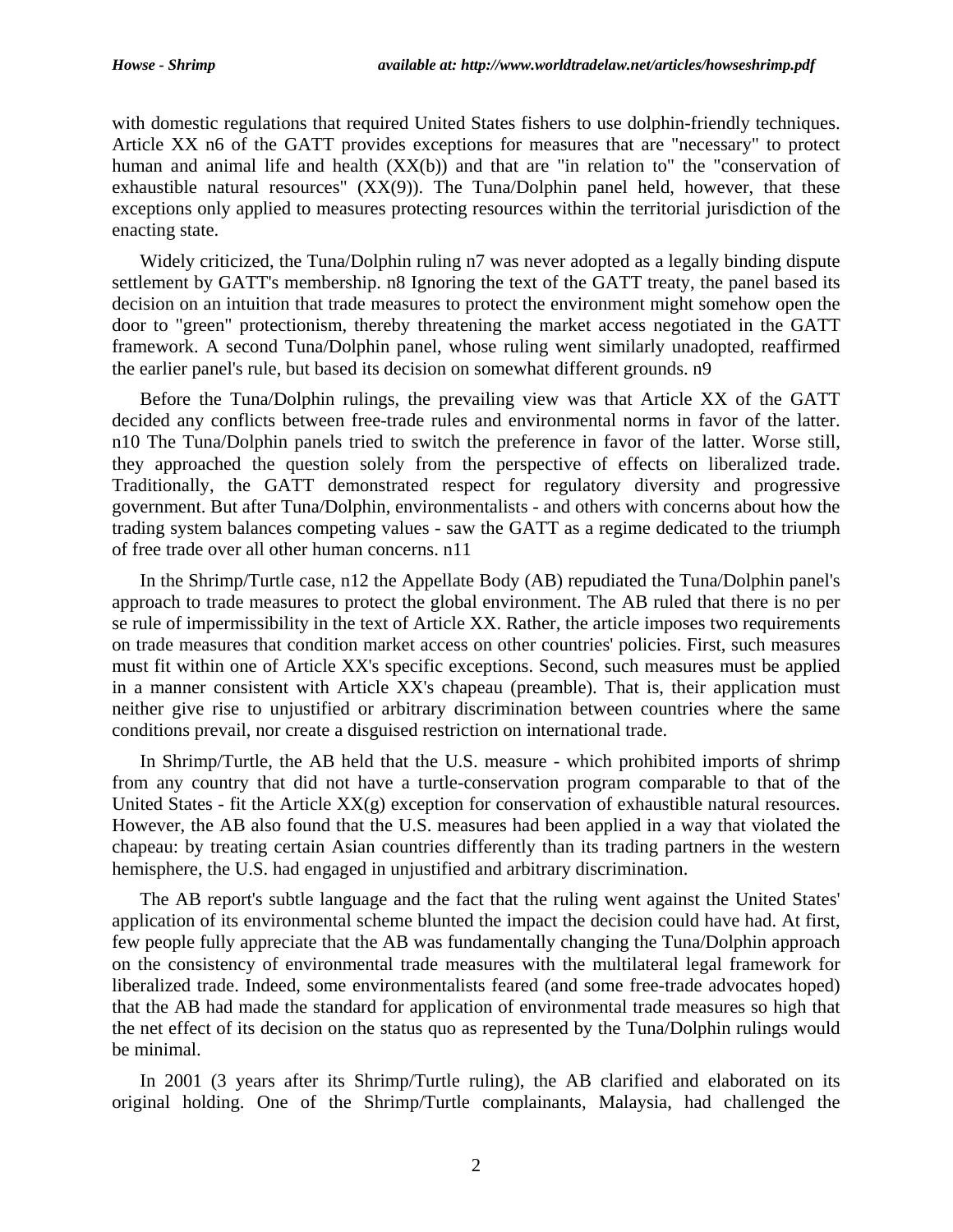corrective measures the United States had taken in response to the AB decision. This second AB panel held that the United States had brought its turtle-friendly trade measures into compliance with Article XX, and it underscored those aspects of its original ruling that constituted a fundamental departure from the Tuna/Dolphin approach. n13

My purpose in this brief essay is not to consider the Shrimp/Turtle ruling in light of the policy-based critiques of the Tuna/Dolphin doctrine that I have developed at length in other scholarship. Instead, I have two more modest objectives. The first is to clarify the legal meaning of the rulings by the Appellate Body in Shrimp/Turtle, and particularly to address some misunderstandings, rather widespread in scholarly commentary, as to exactly what the AB decided, and especially what aspects of its ruling constitute valid legal precedent for future disputes. The second is to address criticism from some quarters that, especially in reversing the Tuna/Dolphin approach, the AB engaged in illegitimate judicial activism. Here, I shall argue that, in fact, once the role of the Appellate Body in the new WTO system, and within the general framework of international law, is properly understood, the decision could better be seen as an example of judicial caution or conservatism.

## <span id="page-2-0"></span>**II. BACKGROUND TO THE AB RULINGS IN SHRIMP/TURTLE**

Several species of sea-turtles are endangered. n14 To protect these species, in the 1980s the United States enacted measures to reduce the number of sea turtles killed by U.S. trawlers. The most important measure was a requirement that every U.S. trawler fishing waters inhabited by sea-turtles be equipped with a Turtle Excluder Device (TED). In 1989, the United States attempted to impose the TED requirement on shrimpers elsewhere in the world. n15

Section 609 contains several elements. First, it required the U.S. State Department to (1) commence negotiations "as soon as possible" for bilateral and multilateral agreements to protect sea turtles n16 and (2) promote other international environmental agreements to better protect sea turtles. n17 Second, it required the State Department to report to Congress within a year on the practices of other countries affecting the mortality of sea turtles. n18 Third, it prohibited the importation of any shrimp harvested using commercial fishing technologies that might harm seaturtles, unless the exporting country is certified by the U.S. administration as having a regulatory program to prevent incidental turtle deaths comparable to that of the United States or is certified as having a fishing environment that does not pose risks to sea turtles from shrimping. n19 Until 1995, the State Department had only applied the requirements of this section to the greater Caribbean area, and did so on the basis of guidelines that permitted a country to be certified where it adopted a program to require shrimpers to use TEDs on their boats; a country could take up to three years to phase in the comprehensive program; further guidelines, issued in 1993, extended somewhat the final deadline by which a foreign country must implement its program in order to be certified. In 1995, environmental NGOs challenged before the U.S. Court of International Trade (CIT) the decision of the State Department to limit the application of Section 609 to the greater Caribbean area, as well as certain other interpretations that the State Department had made of the law. n20

The CIT held that there was no statutory basis for limiting the law to the Caribbean region. n21 In a subsequent court action, the State Department asked the CIT to extend the deadline for application of the embargo to other countries beyond 1996, arguing that because this deadline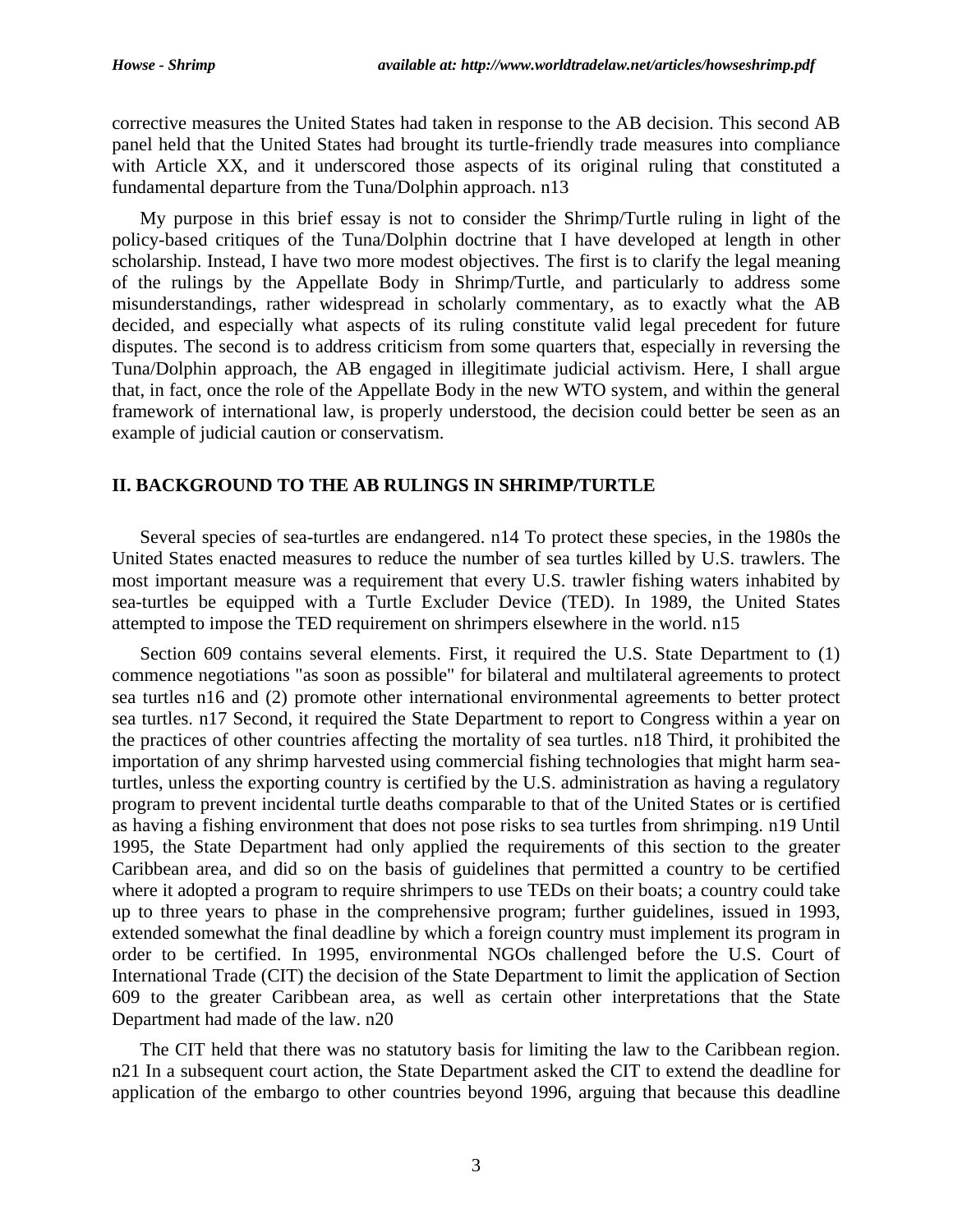would provide inadequate opportunity for other countries to adopt the measures necessary in order to be certified, the result would be significant disruption of trade through the prohibition of imports, and serious damage to U.S. policy interests. n22 The CIT denied this request. n23

This led the State Department to promulgate a set of guidelines for enforcement of the statute, which permitted entry into the U.S. of shrimp that were declared to have been caught with TED technology, even if the country concerned could not be certified as having a regulatory program comparable to that of the U.S. These guidelines were in turn challenged by the plaintiffs in the original action in further proceedings before the Court of International Trade. In this later ruling, the CIT held that Congress had intended that the main operative provision of Section 609, which banned shrimp caught with commercial fishing technology harmful to endangered species of sea turtles, in fact applied to all shrimp not originating from certified countries, regardless of whether the imported shrimp themselves were caught by boats equipped with TED technology.

On the day the CIT judgment was rendered, India, Malaysia, Pakistan and Thailand took the matter to dispute settlement at the WTO. The United States chose not to dispute explicitly the complainants' argument that the shrimp embargo was a violation of Art. XI of the GATT, which bans non-tariff prohibitions or restrictions on imports and exports. The United States based its defense of the measures strictly on the claim that they were justified under Arts.  $XX(b)$  or  $XX(g)$ of the GATT, which as noted above apply to measures, respectively, "necessary" for the protection of, inter alia, animal life, and "related to" the conservation of exhaustible natural resources.

While much of the legal argument of the parties, as well as their factual claims, addressed whether the embargo could be justified under Sections  $XX(b)$  or (g), the panel chose to pin its legal analysis exclusively on a consideration of whether the embargo satisfied the requirement of the Article XX chapeau. The AB paraphrased the panel's reading of the chapeau succinctly:

> If an interpretation of the chapeau of Article XX were followed which would allow a Member to adopt measures conditioning access to its market for a given product upon the adoption by exporting Members of certain policies, including conservation policies, GATT 1994 and the WTO Agreement could no longer serve as a multilateral framework for trade among Members as security and predictability of trade relations under those Agreements would be threatened. This follows because if one WTO Member were allowed to adopt such measures, then other Members would also have the right to adopt similar measures on the same subject but with differing, or even conflicting, policy requirements. Indeed, as each of these requirements would necessitate the adoption of a policy applicable not only to export production ... but also domestic production, it would be impossible for a country to adopt one of those policies without the risk of breaching other Members' conflicting policy requirements for the same product and being refused access to these other markets. n24

The United States appealed this ruling, which ultimately led to the Appellate Body jurisprudence that is the subject of this essay.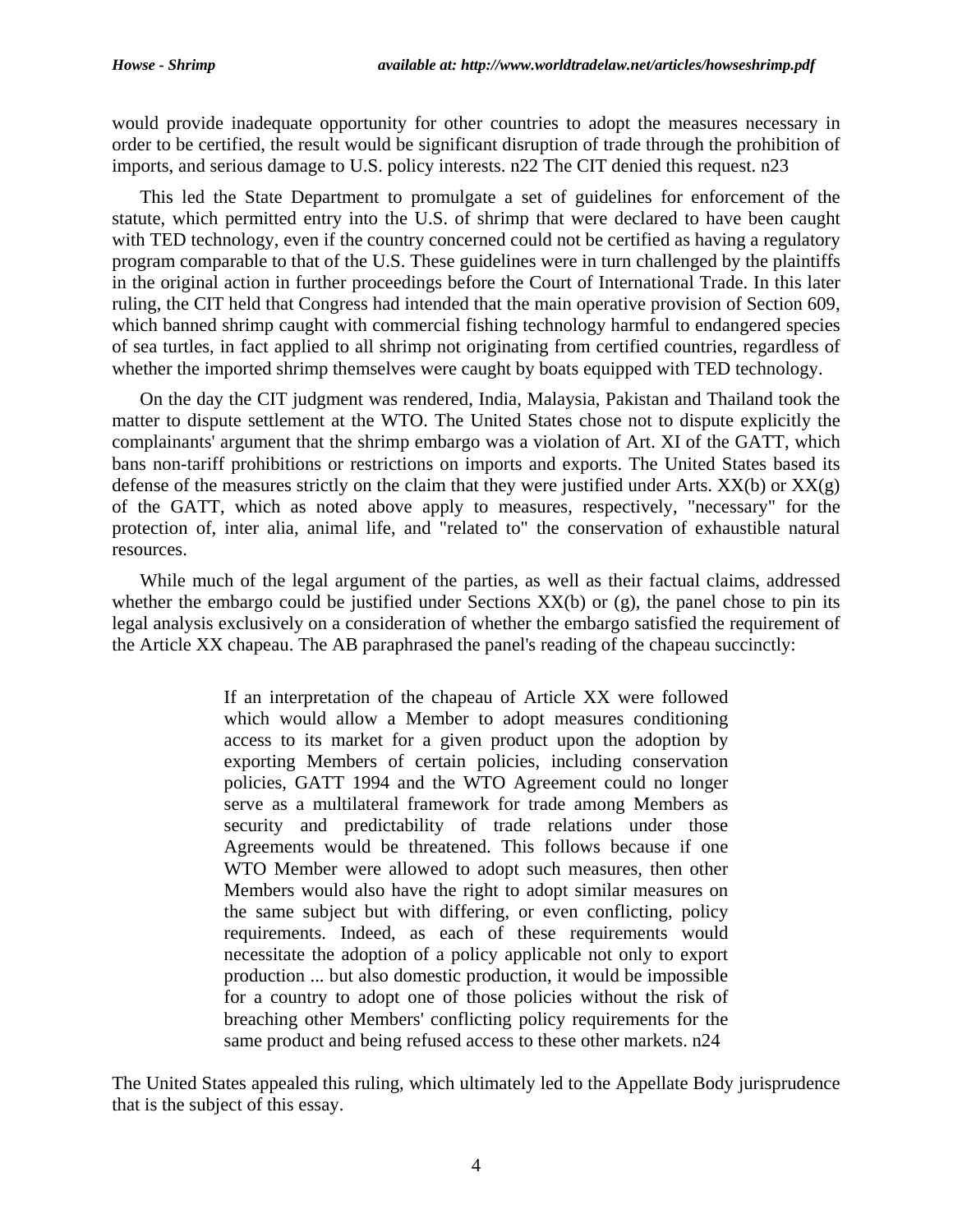# <span id="page-4-0"></span>**III. UNDERSTANDING THE APPELLATE BODY RULINGS**

In its first Shrimp/Turtle ruling, the AB did two things. First, it reversed certain key findings of the panel, including the finding that the Article XX chapeau creates a per se exclusion of unilateral trade measures to protect the global environment. Second, the AB went on to "complete the analysis" - an expression the AB has used in previous cases for the jurisprudential technique of going forward to apply the law as correctly understood to the facts of the dispute. This jurisprudential technique must be understood in light of the absence of any explicit authority of the AB to remand a case to the original panel for re-decision in light of the AB's clarification of the law.

The AB found three errors of law in the panel's treatment of the chapeau. First, the AB found the panel had erred by considering the chapeau before investigating whether the measures could be provisionally justified under one of the heads of Article XX. Most notably, Article  $XX(g)$ applies to measures "in relation to" the conservation of exhaustible natural resources. In a previous case, Reformulated Gasoline, the AB had set out the proper approach to Art. XX, which was to begin with a consideration of whether the measure could be justified under one of the heads of Article XX, and then only if there was such provisional justification, to consider whether the party maintaining the measure was in compliance with the chapeau. n25 Clearly, the Shrimp/Turtle panel had not followed this sequential approach to Art. XX analysis.

The sequencing of Art. XX analysis stipulated by the AB in Reformulated Gasoline, was not accidental or arbitrary. Rather, it was directly linked to the AB's understanding of the chapeau as directed to prevent abuse of a Member's rights under Art. XX. It is conceptually impossible to know whether a Member is abusing their rights until those rights have in the first instance been determined.

The second error of law in the panel's approach to the chapeau was that the panel ignored the fundamentally limited ambit of the chapeau. As the AB stressed in Reformulated Gasoline, the chapeau is concerned only with the application of measures, not whether the measures themselves are justified under Art. XX. In Shrimp/Turtle, the AB reiterated this point:

> In the present case, the Panel did not expressly examine the ordinary meaning of the words of Article XX. The Panel disregarded the fact that the introductory clauses of Article XX speak of the "manner" in which measures sought to be justified are "applied." In [Reformulated Gasoline], we pointed out that the chapeau of Article XX "by its express terms addresses, not so much the questioned measure or its specific contents as such, but rather the manner in which that measure is applied"(emphasis added)... . What the panel did, in purporting to examine the consistency of the measure with the chapeau of Article XX, was to focus repeatedly on the design of the measure itself... . The general design of a measure, as distinguished from its application, is, however, to be examined in the course of determining whether that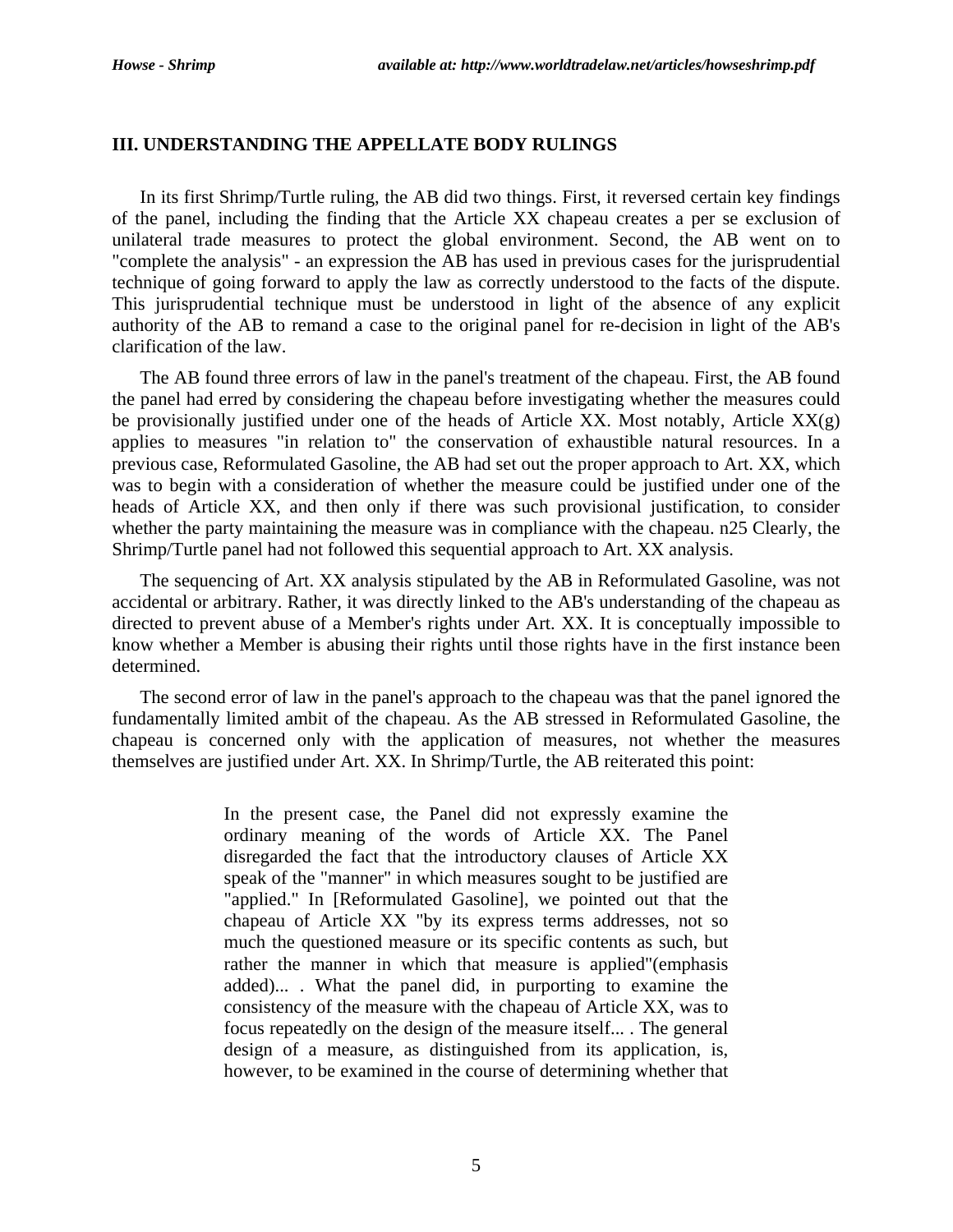measure falls within one or another of the paragraphs of Article XX following the chapeau. n26

The AB might have disposed of the appeal based entirely on these findings of error of law in the panel report. The result would have been a reversal of the conclusion by the panel that the United States could not justify its measure under Article XX. In other words, the United States would have "won" the case. It will be recalled that the Tuna/Dolphin rulings had been based not on the chapeau of Art. XX, but on the notion of inherent territorial limits on the environmental exceptions in Articles  $XX(a)$  and  $XX(b)$ . Thus, had the AB simply reversed the panel and stopped there, the validity of the Tuna/Dolphin approach to environmental trade measures would have remained a matter of uncertainty, to be decided presumably in future litigation.

Instead, the AB went on to find that the panel had made a third error of law, namely to assume that unilateral measures that conditioned market access on the policies of the exporting countries are, as a matter of general principle, not justifiable under Article XX. This was an assumption common to the panel ruling in Shrimp/Turtle and to the older Tuna/Dolphin rulings. In identifying this error of law, the typically cautious Appellate Body used emphatic language, suggesting disapproval of the basic approach taken in Tuna/Dolphin as well as by the panel below in Shrimp/Turtle. The language of paragraph 121 of the decision is worth quoting at some length:

> In the present case, the Panel found that the United States measure at stake fell within that class of excluded measures because Section 609 conditions access to the domestic shrimp market of the United States on the adoption by exporting countries of certain conservation policies prescribed by the United States. It appears to us, however, that conditioning access to a Member's domestic market on whether exporting Members comply with, or adopt, a policy or policies unilaterally prescribed by the importing Member may, to some degree, be a common aspect of measures falling within the scope of one or another of the exceptions (a) to (j) of Article XX... . It is not necessary to assume that requiring from exporting countries compliance with, or adoption of, certain policies (although covered in principle by one or another of the exceptions) prescribed by the importing country, renders a measure a priori incapable of justification under Art. XX. Such an interpretation renders most, if not all, of the specific exceptions of Article XX inutile, a result abhorrent to the principles of interpretation we are bound to apply. n27

With this holding, the AB rejected the traditional approach to environmental trade measures in the GATT/WTO system, without so much as a citation to the unadopted Tuna/Dolphin panel reports. Since the AB had already reversed the specific findings of the Shrimp/Turtle panel with respect to the chapeau of Art. XX, and given the radical shift of perspective implied in these words, some interpreted this paragraph as dicta, of uncertain legal significance in future cases. But when the AB ruled on Malaysia's challenge to the U.S. implementation of its original ruling, the AB went out of its way to make clear that paragraph 121 was not dicta, but rather a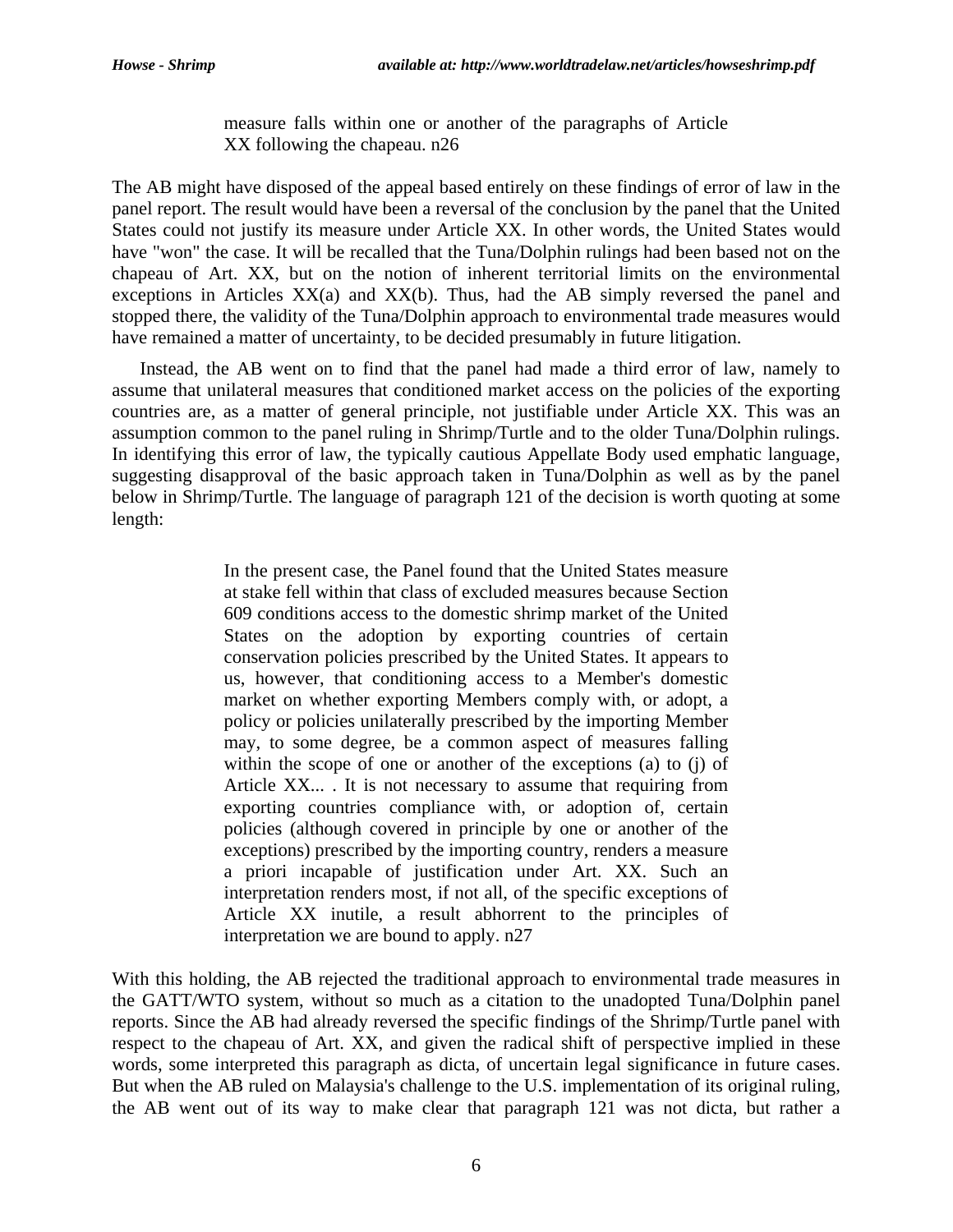fundamental basis of the original holding of its first decision. The later ruling reaffirmed that paragraph 121 was intended to give legal guidance to future panels. n28

Having already done more than it strictly needed to do to reverse the panel in its first Shrimp/Turtle ruling, the AB went on to complete the analysis, showing how Article XX ought to be applied to the facts of the case. The first stage in "completing" the analysis was to determine whether the United States' measure was covered by any of the specific heads of Article XX. The United States had invoked Article XX(g) ("in relation to conservation of exhaustible natural resources"), and in the alternative, Article XX (b), "necessary for the protection of ... animal life." The U.S. preferred to make its case under  $XX(g)$  because its requirement of fit between measure and objective is less exacting than the one imposed by Article XX(b).

In previous GATT jurisprudence, n29 "necessary" had been interpreted as triggering a very high level of scrutiny: a measure could only pass muster if it used the least restrictive means to achieve its end. n30 The tendency of GATT panels had, however, also been to interpret "in relation to" in  $XX(g)$  as not significantly relaxing the level of scrutiny determined by the "necessary" language in XX(b). Breaking from this interpretive tradition, the AB in the Reformulated Gasoline case held that the two phrases are not equivalent; there is a significant difference in the closeness of connection suggested by the ordinary meaning of "in relation to" as opposed to "necessary." n31 Based on Reformulated Gasoline, the United States understandably preferred that its measures be considered under  $XX$  (g), rather than  $XX(b)$ .

Conversely, the complainants preferred XX(b), with its necessity test. In this connection, the complainants argued that the expression "exhaustible natural resources" applied only to resources incapable of biological reproduction - petroleum or coal reserves, for example. According to the complainants, this definition of "exhaustible natural resources" represented the understanding common at the time that the original GATT was drafted in 1947. But the incorporation of GATT into the WTO framework in 1994 created a new interpretive context that the AB was bound to follow. The Preamble to the WTO Agreement, which established this new framework, referred to sustainable development as an objective of the WTO system. The AB therefore chose to interpret the notion of "exhaustible natural resources" in light of evolving international legal instruments and policies to promote "sustainable development." These instruments and policies provided ample evidence that endangered species are considered "exhaustible," despite individual members of the species having reproductive capacities.

Inasmuch as they were threatened with extinction, the sea turtle species at issue were considered by the AB to be exhaustible natural resources within the meaning of Article  $XX(g)$ . This finding is not necessarily incompatible with an "original intent" reading of the GATT. Merely because the framers of the GATT may have thought of exhaustible natural resources in terms of non-living mineral resources, it does not follow that  $XX(g)$  should be frozen by such an understanding. In other words, the framers might have thought that living resources are not exhaustible, and they might have intended  $XX(g)$  to be interpreted in light of the evidence at the time of the dispute concerning whether a given resource was exhaustible. On this interpretation of original intent, a finding that sea turtles are exhaustible based upon the evidence in 1998 would not be at odds with the framers' reading of Art. XX(g).

Moreover, a reading of "exhaustible" frozen in 1947 could easily lead to absurdity: hypothetically, a WTO Member might end up being able to justify otherwise GATT-inconsistent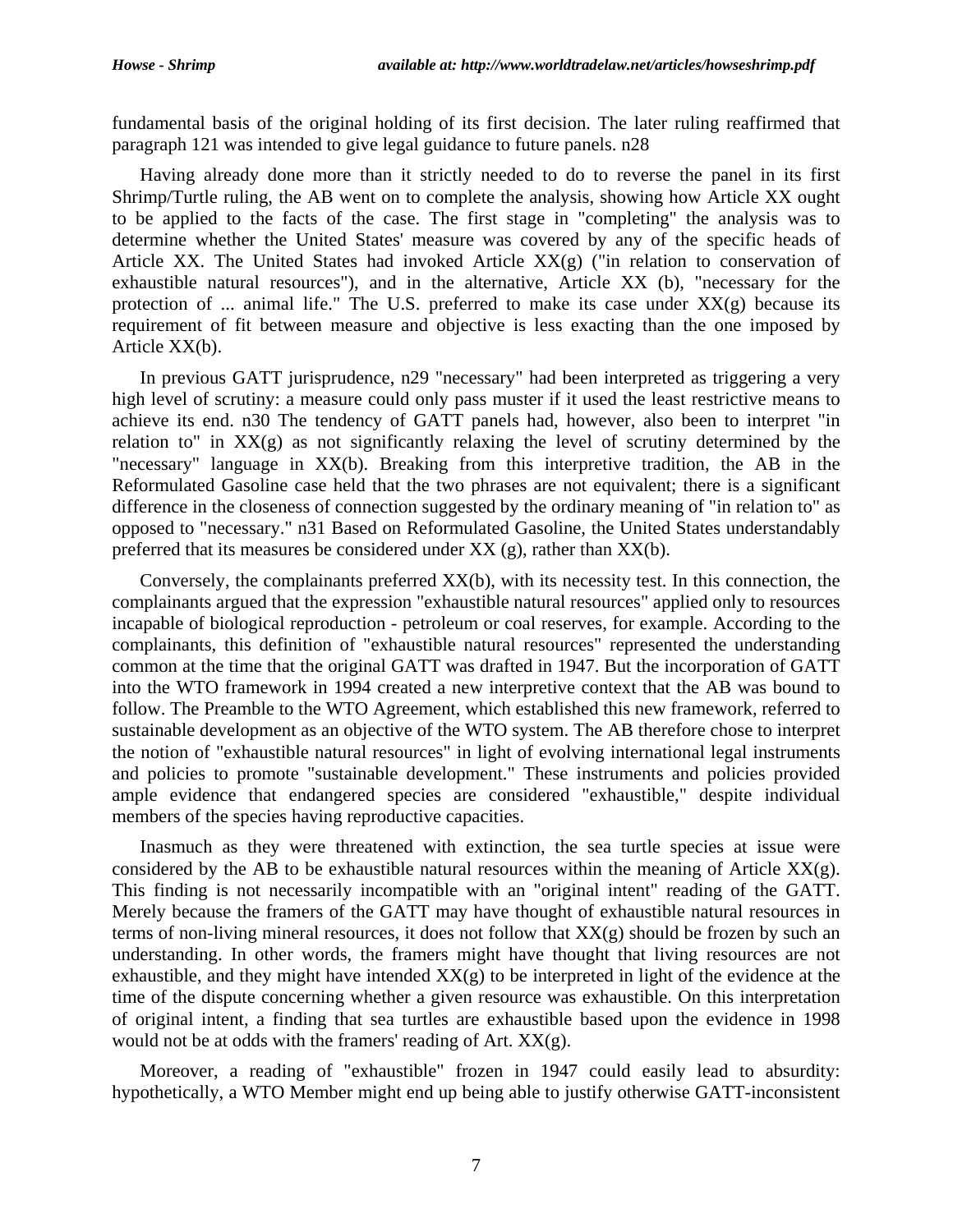trade restrictions under  $XX(g)$ , even where the best available scientific evidence suggested the resource was not in danger of running out-and just because it was thought to be running out more than a half-century earlier! The issue under Art. XX is surely whether a Member has a legitimate reason today for taking trade-restricting measures, not whether they would have had a legitimate reason in 1947.

Having established that the endangered species of sea turtles fell within the meaning of "exhaustible natural resources," the Appellate Body went on to examine whether the U.S. measures were "in relation to" the conservation of such exhaustible natural resources. Here, following its approach in Reformulated Gasoline, the Appellate Body applied a "rational connection" or reasonableness standard in assessing the fit between the U.S. measure and the goal of conserving exhaustible natural resources, and easily found that the measure met this standard.

There is some evidence in the language the AB used, however, to suggest that it was thinking not merely in terms of rational connection, but was also using an implicit conception of proportionality. Thus, the AB not only held that there was a "direct connection" between the main features of the U.S. scheme and the conservation of sea turtles, but also found that "Section 609, cum implementing guidelines, is not disproportionately wide in its scope and reach in relation to the policy objective of protection and conservation of sea turtle species." n32 What the AB appears to mean here by proportionality in scope and reach, is whether all the trade restricting features of the scheme have some reasonable connection to turtle conservation. n33 It does not appear to be balancing in any way the environmental benefits against the costs to trade entailed in the U.S. measure. Thus, the AB does not engage in a comparative analysis of the environmental benefit of the measure versus its trade-restrictive effects. Indeed, it simply does not speculate on either benefits or costs, nor on their incidence or level. The AB looks only at proportionality in terms of how the design or structure of the measure fits with its goal.

One of the issues that the AB raised but did not decide was whether Article  $XX(g)$  requires a territorial nexus between the exhaustible resource and the WTO Member seeking to justify its measure. Merely noting that all of the endangered species of turtles could be observed at one time or another in U.S. waters, the AB stated that were a nexus required, it existed under these facts. The AB's failure to resolve the question of whether Article  $XX(g)$  has jurisdictional or territorial limits must be understood in light of the section's condition that unilateral trade measures be taken in conjunction with restrictions on domestic resource production or consumption. By virtue of this condition, Article  $XX(g)$  already requires a link between environmental trade measures and domestic regulation dealing with the same conservation problem. Were a WTO Member to target its conservation concerns solely at the policies of other countries, without putting its own house in order, then it would not be able to meet this condition of XX(g). The question, then, of whether there is an implicit territorial or jurisdictional limitation in  $XX(g)$  may therefore be largely moot, since Article  $XX(g)$  by its explicit language only applies to environmental trade measures that are coupled with domestic environmental regulation.

Once it has been established that the state taking the environmental trade measures is equivalent to restrictions on its own producers and/or consumers, why should it be necessary to identify whether the species being protected is itself sometimes to be found within the state's territory? The purpose of a territorial nexus is to prevent a state that lacks legitimate concern from using a global environmental problem as a pretext for protectionist interventionism.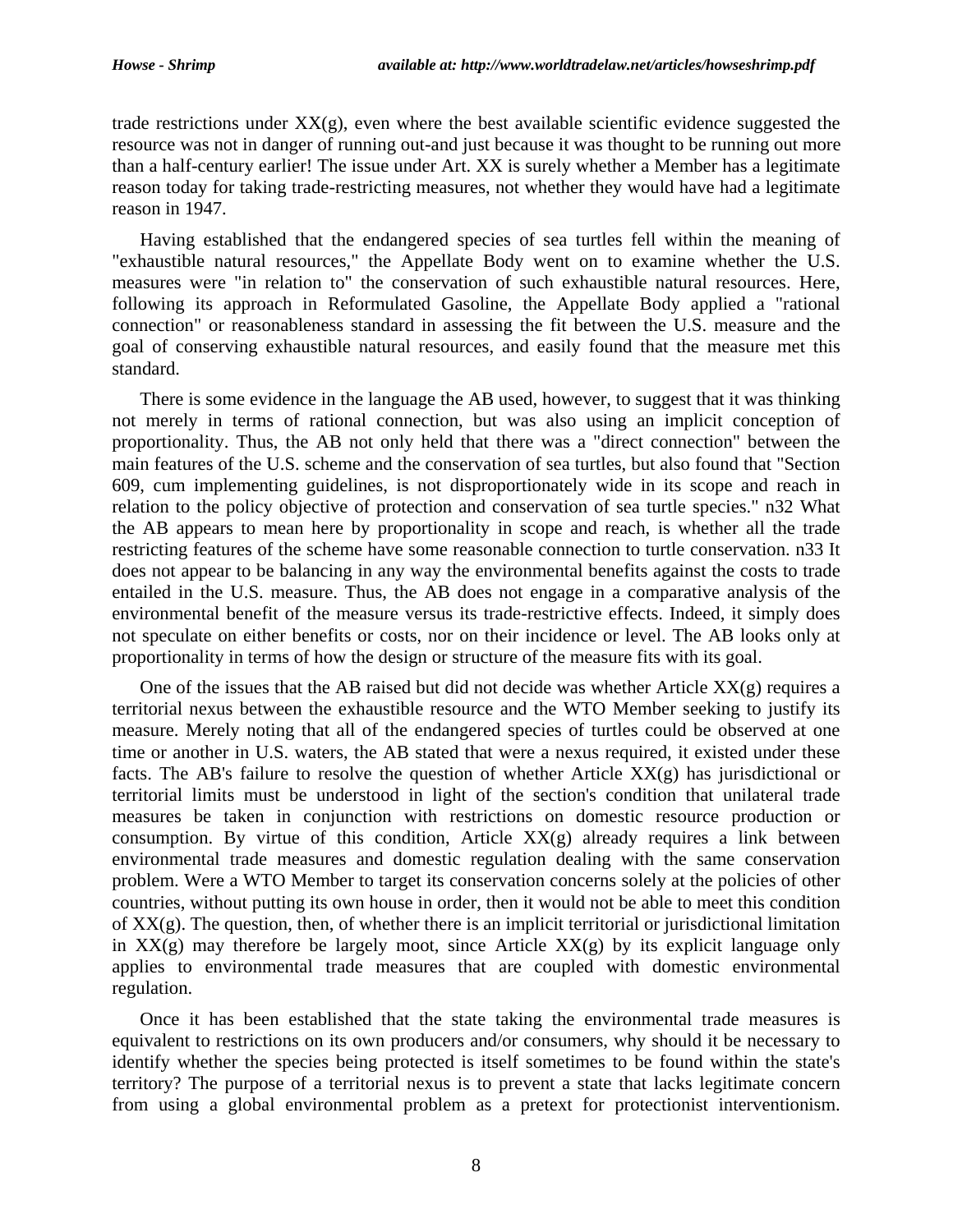Therefore, it should be sufficient, as required by the text of Article  $XX(g)$ , that the U.S. measure was even-handed, imposing a conservation burden on its own producers and consumers, and not merely attempting to externalize the costs of environmental protection to the producers of other countries.

# <span id="page-8-0"></span>**IV. POLICING UNILATERALISM THROUGH THE CONDITIONS IN THE CHAPEAU**

The overall boldness with which the AB rejected the bright line rule against unilateral environmental trade measures seems to suggest that the AB simply gives short shrift to concerns that such measures are susceptible to protectionist abuse or that they tend to impose on other countries policy solutions that are ill-adapted to the particular conditions in those countries.

But a careful reading of the AB's application of the chapeau undermines this interpretation. According to the AB, the chapeau's safeguards limit the damage that unilateralism can do to nondiscriminatory, rules-based trade. As the AB emphasizes, the conditions in the chapeau control the abuse of rights and they regulate the overall balance of rights and obligations struck by Art. XX. However, interpreting the chapeau so as to vitiate the meaning of the rights contained in the operative paragraphs of Art. XX would be inappropriate. Just as a bright-line rule against unilateral environmental measures would make Article XX inutile, so too would an excessively strict interpretation of the chapeau's conditions. Such an interpretation would make it impossible, in practice, for unilateral measures to survive judicial scrutiny.

The AB has acknowledged the delicate nature of chapeau interpretation:

The task of interpreting and applying the chapeau is, hence, essentially the delicate one of locating and marking out a line of equilibrium between the right of a Member to invoke an exception under Article XX and the rights of other Members under varying substantive provisions (e.g. Art. XI) of the GATT 1994, so that neither of the competing rights will cancel out the other[.]" n34

 The AB found that the application of the U.S. scheme constituted "unjustifiable discrimination" within the meaning of the chapeau. One element of unjustified discrimination was that while the U.S. refused to negotiate seriously with the complainants, it did negotiate seriously over this issue with western hemisphere trading partners. n35 The failure of the State Department to negotiate seriously with the complainants, in the manner that the U.S. negotiated with western hemisphere countries, was a failure in application, since, as noted above in the discussion of the background of this case, Section 609 itself contained a requirement to negotiate with all relevant countries. Thus, this failure was appropriately considered under the chapeau, which deals with the manner of application of a Member's scheme. The AB also found the application of the U.S. scheme unjustifiably discriminatory on the separate grounds that (1) they were a rigid, extraterritorial extension of U.S. law to other countries, and (2) they wholly disregarded the conditions prevailing in other countries. To be certified (and gain access to U.S. shrimp markets), all countries were required to have a TED program essentially identical to that of the U.S., regardless of conditions in those countries. This was certainly discriminatory in comparison to the agreement embodied in the Inter-American Convention for the Protection and Conservation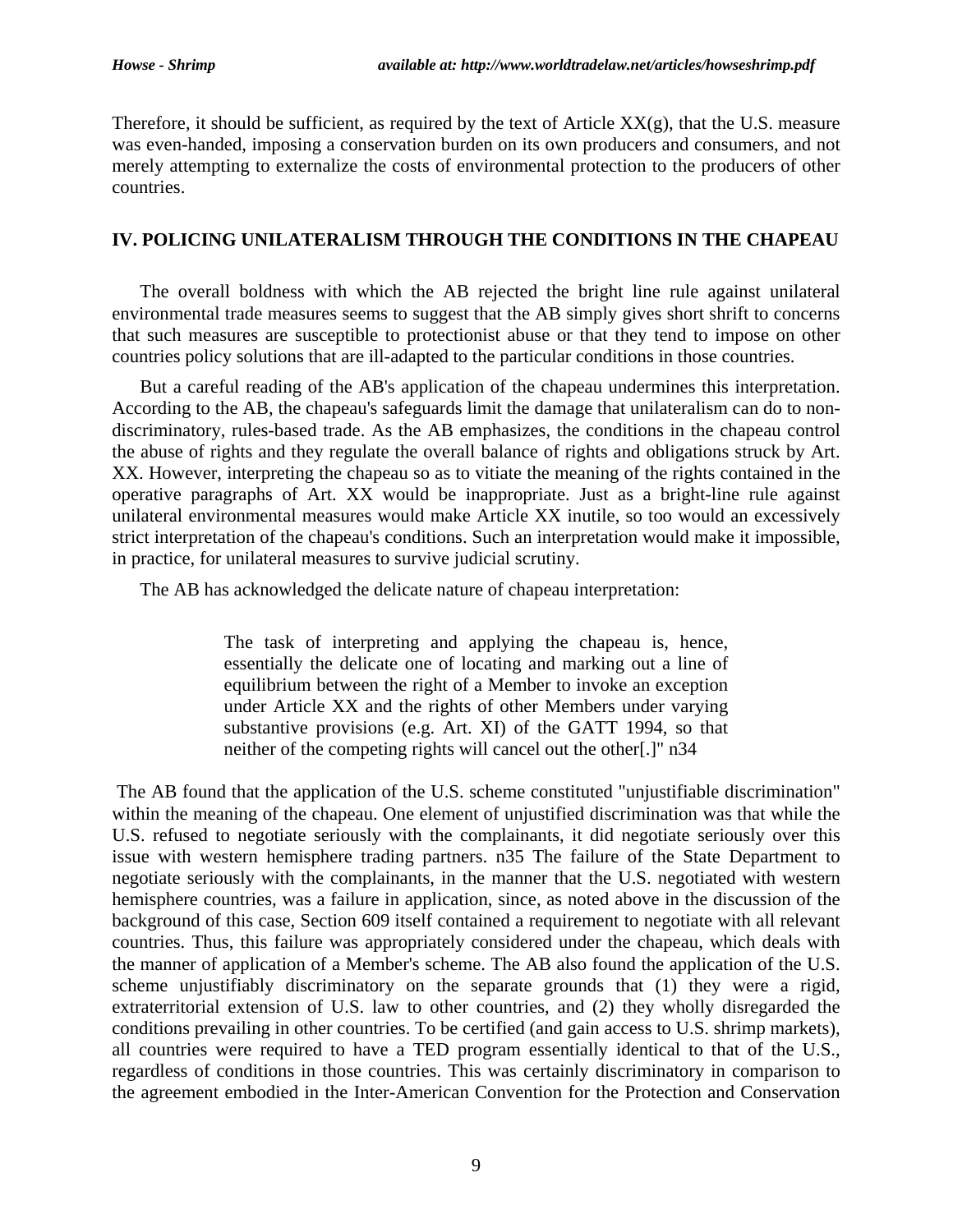of Sea Turtles, which allowed the specific circumstances of the exporting countries to be taken into account in determining the means they adopted to satisfy the U.S. conservation objective. It was unjustified because, as the AB suggests, other measures more acceptable to the exporting country might have achieved the legitimate conservation objective of the U.S. Indeed, as the AB notes, this was already implicit in the scheme itself, which allowed for the possibility of certification in the case of a turtle conservation program "comparable" (though not identical) to that of the U.S.

Furthermore, the scheme as applied barred imports of shrimp caught with TEDs merely because they were caught in waters of countries not certified by the U.S. Here the AB was cumulating the effect of country-based application with the effect of using a rigid, U.S.-derived standard as the standard of country certification. Taken together, these two features of the scheme's application lead to a conclusion of unjustified discrimination on the grounds that the scheme's paramount concern was influencing WTO Members to adopt essentially the same comprehensive regulatory regime as that applied by the United States to its domestic shrimp trawlers. n36 Thus, the ultimate problem is not with country-based application as such, but "when the measure at issue does not allow for any inquiry into the appropriateness of the regulatory program for the conditions prevailing in those exporting countries." n37

Perhaps the most pervasive interpretation of the AB decision in Shrimp/Turtle is that the AB, under the chapeau, imposed a duty to negotiate seriously as a pre-condition to the application of unilateral trade measures to protect the global environment. Clearly, the failure of the U.S. to negotiate seriously with the complainants figures prominently in the AB's finding that, cumulatively, a number of features of the application of the U.S. scheme amounted to "unjustified discrimination." However, the AB never held that the requirements of the chapeau, in and of themselves, impose a sui generis duty to negotiate. Rather, the AB's Shrimp/Turtle ruling stands for the more limited propositions that (1) undertaking serious negotiations with some countries and not with others is, in circumstances such as these, "unjustifiable discrimination," and (2) that a failure to undertake serious negotiations may be closely connected with, and indeed part and parcel of, various discriminatory effects of a scheme, and may reinforce or perhaps even tip the balance towards a finding that those discriminatory effects amount to "unjustifiable discrimination" within the meaning of the chapeau. By taking each of these propositions separately and carefully examining them in context, we can discern the extent to which the AB actually infers a duty to negotiate from the requirements of the chapeau, and the extent and nature of that duty.

Within GATT/WTO jurisprudence, offering different terms of market access to some Members and not others will almost always constitute "discrimination." Thus, it is hardly controversial that by offering negotiated market access to some Members and not others, the U.S. was engaging in "discrimination." One does not need to infer any self-standing duty to negotiate in order to arrive at this conclusion. However, the AB had to consider not only whether there was discrimination, but also whether that discrimination was unjustifiable. In other words, could it be justified in terms of the objective of the United States, the protection of endangered species of sea turtles? To answer this question, the AB examined international environmental law related to biodiversity. The AB had already used this body of international environmental law in defining the meaning of exhaustible natural resources in  $XX(g)$ , and it had justified proceeding this way by pointing to the reference to sustainable development in the Preamble of the WTO Agreement.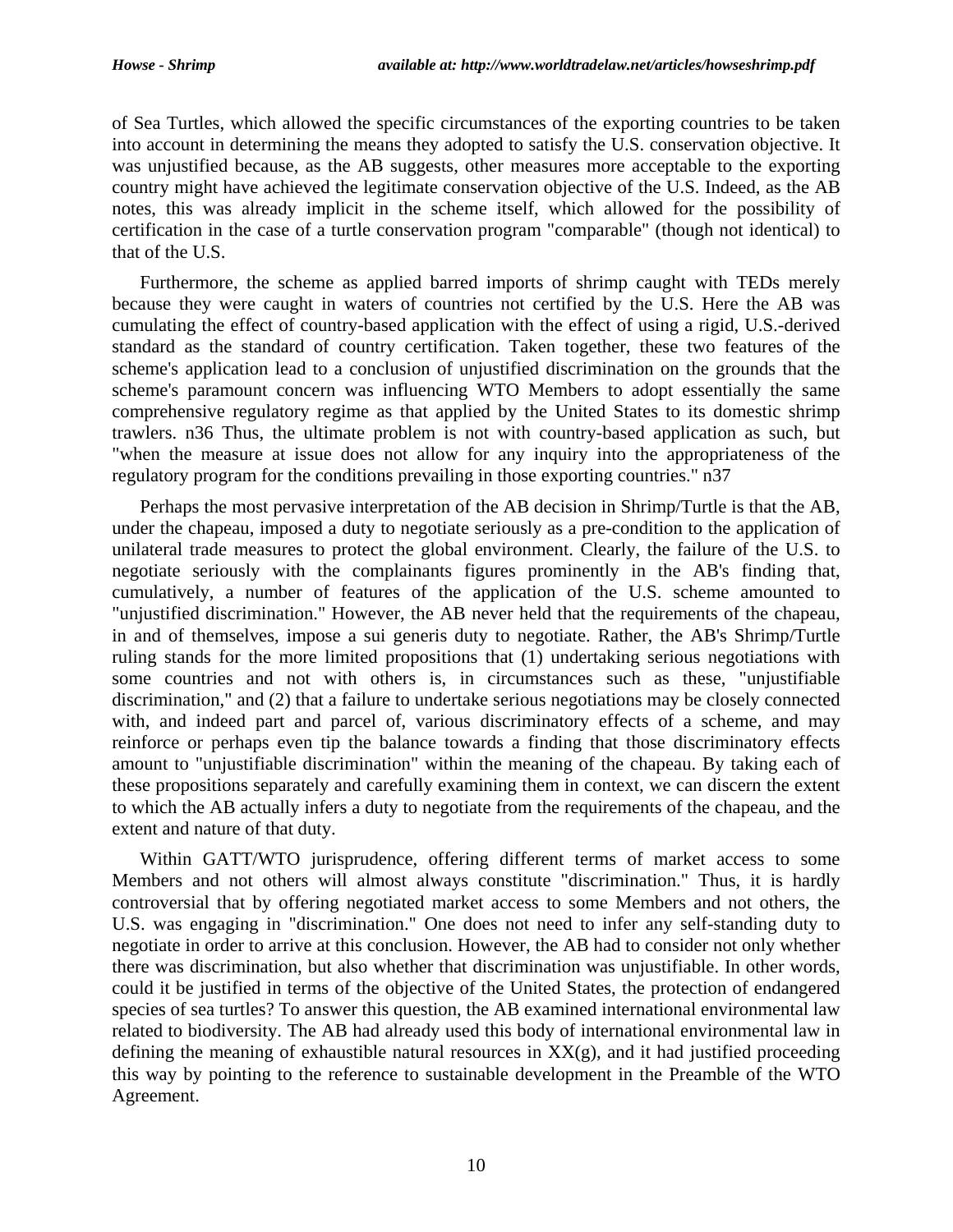Citing the Rio Declaration and other sources of international environmental law, the AB held that trans-boundary or global environmental problems should be dealt with to the greatest extent possible through cooperation and consensus, and unilateralism should be avoided to the greatest extent possible. n38 On this understanding of the appropriate approach to global environmental problems, it would indeed be very difficult to argue that the U.S. could be justified in not offering serious negotiations to all relevant countries. But here the AB was not incorporating into the chapeau a duty to negotiate from international environmental law. It was merely using a baseline from international environmental law to determine whether, in the circumstances, the discriminatory behavior of the U.S. was also unjustifiable.

Had the AB intended to read into the chapeau a self-standing duty to negotiate seriously, it would have given some guidance as to the extent of the duty and its relationship to a corresponding duty of good faith on those countries who are invited into negotiation. After all, the duty of cooperation to solve international environmental problems that is found in the international environmental instruments that the AB cited is a duty on the part of all states who are affecting the commons problem at issue. Thus, the duty to cooperate to solve international environmental problems can be understood not only as a discipline on the country contemplating unilateralism; it also can be regarded as a possible justification for unilateral measures. That is, unilateral measures can be imposed if a country refuses to negotiate in good faith towards a cooperative solution to a commons problem.

But since the AB was not reading a self-standing duty to negotiate into the chapeau, it did not need to expand on these complexities. The U.S. was required to negotiate seriously with the complainants exactly to the extent it had already negotiated with the western hemisphere countries, no more and no less. Given the confusion on this point, it bears repeating: The "unjustified discrimination" was not the failure to negotiate as such, but the failure to treat the complainants as well as the U.S. had treated the western hemisphere countries. n39

The first AB ruling has been interpreted erroneously to stand for the proposition that failure to negotiate is a component of another element of unjustified discrimination: the rigid application of a unilateral scheme without regard for different conditions in different countries. The importance of negotiation to the operation of environmental trade measures is not discussed or even referred to in the AB's second ruling. This is apparently because the AB found, in its second ruling, that the U.S. was able to build into unilateral operation of its scheme sufficient flexibility, by certifying countries that had a program comparable in environmental effectiveness, even if it worked differently than the domestic U.S. regulation. In other words, the AB suggests that if a Member has adequately accounted for different conditions in different countries, then whether that country has engaged in negotiation may be irrelevant for purposes of the chapeau. n40

In considering the question of flexibility, the AB's second Shrimp/Turtle ruling also made clear that a Member is not required to sacrifice the achievement of its environmental objective to any extent whatsoever in order to accommodate different conditions in different countries. Some interpretations of the original report, notably by Professor Joel Trachtman, had found the AB to be engaged in a balancing analysis in its application of the chapeau. n41 However, in the Shrimp/Turtle 21.5 Report, the AB stated unambiguously that, consistent with the chapeau, a Member imposing environmental trade measures may require a program comparable in effectiveness to that which exists in the Member's own domestic law. n42 A Member need not go further in accommodating affected Members - for example, it need not adjust the statutory or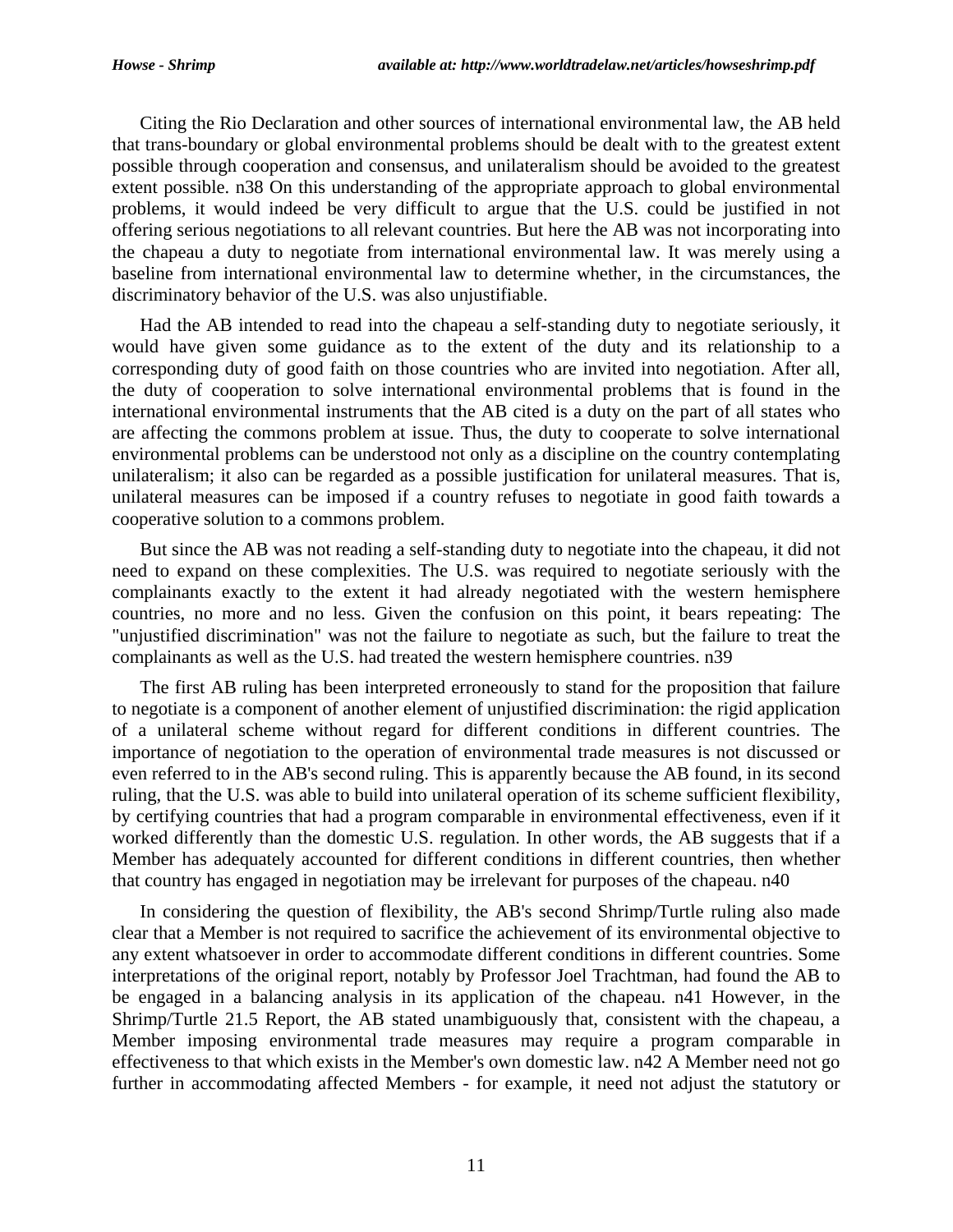regulatory requirements to the particular circumstances of each country, as long as it provides a reasonable mechanism for assessing whether any country's program is comparable. n43

An even more serious misreading of the AB's invocation of international environmental law with respect to the duty of cooperation is that the AB held that global environmental trade measures may only be taken, if at all, pursuant to an already negotiated multilateral framework. In other words, a Member not only has a duty to negotiate but to actually succeed in achieving a multilateral framework under which trade measures are permissible (or required), before taking such measures. n44 This reading simply ignores the exact wording of the international environmental instruments cited by the Appellate Body. These instruments require cooperation and the avoidance of unilateralism "as far as possible." n45 This wording clearly anticipates that there will be situations where it will not be possible to avoid unilateralism. If it were not the case, then the language "as far as possible" would be utterly inutile. One of the cornerstones of the AB's approach to WTO interpretation, established in the earlier Japan Alcohol and Reformulated Gasoline cases is that interpretations of treaty provisions should be avoided that render other treaty provisions useless or meaningless.

In the Shrimp/Turtle 21.5 Report, the AB puts to rest any misunderstanding concerning the need to conclude a multilateral environmental agreement:

> Requiring that a multilateral agreement be concluded by the United States in order to avoid "arbitrary or unjustifiable discrimination' in applying its measure would mean that any country party to the negotiations with the United States, whether a WTO Member or not, would have, in effect, a veto over whether the United States could fulfill its WTO obligations. Such a requirement would not be reasonable. n46

There is nothing in the wording of the chapeau (or any other part of Article XX) to suggest that a nation must first secure agreement by WTO Members or any other nation before exercising its rights under Article  $XX(g)$ . By contrast, where the drafters wanted to make the exercise of some kind of exception to GATT disciplines contingent on agreement or collective action among Members or states generally, they did so explicitly. For example, Article XXI(c) provides an exception where Members are taking action "in pursuance of ...obligations under the United Nations Charter for the maintenance of international peace and security."

## <span id="page-11-0"></span>**V. COUNTRY-BY-COUNTRY VS. SHIPMENT-BY-SHIPMENT CERTIFICATION**

Malaysia's challenge to the United States' revised turtle-friendly trade measures focused in part on the proper interpretation of the chapeau's "flexibility" requirement. The 21.5 dispute resolution panel had found that certification of countries with programs of comparable effectiveness was not sufficient to satisfy the chapeau. It was essential as well, according to the panel, that the United States was now admitting certified turtle-friendly shipments from noncertified countries. n47 Thus, according to the panel, even if the U.S. altered the application of the scheme so as to provide other countries' governments with adequate flexibility to achieve the environmental objective through different types of policies, it would still also have to allow in shrimp from countries with turtle conservation policies that do not meet even these new flexible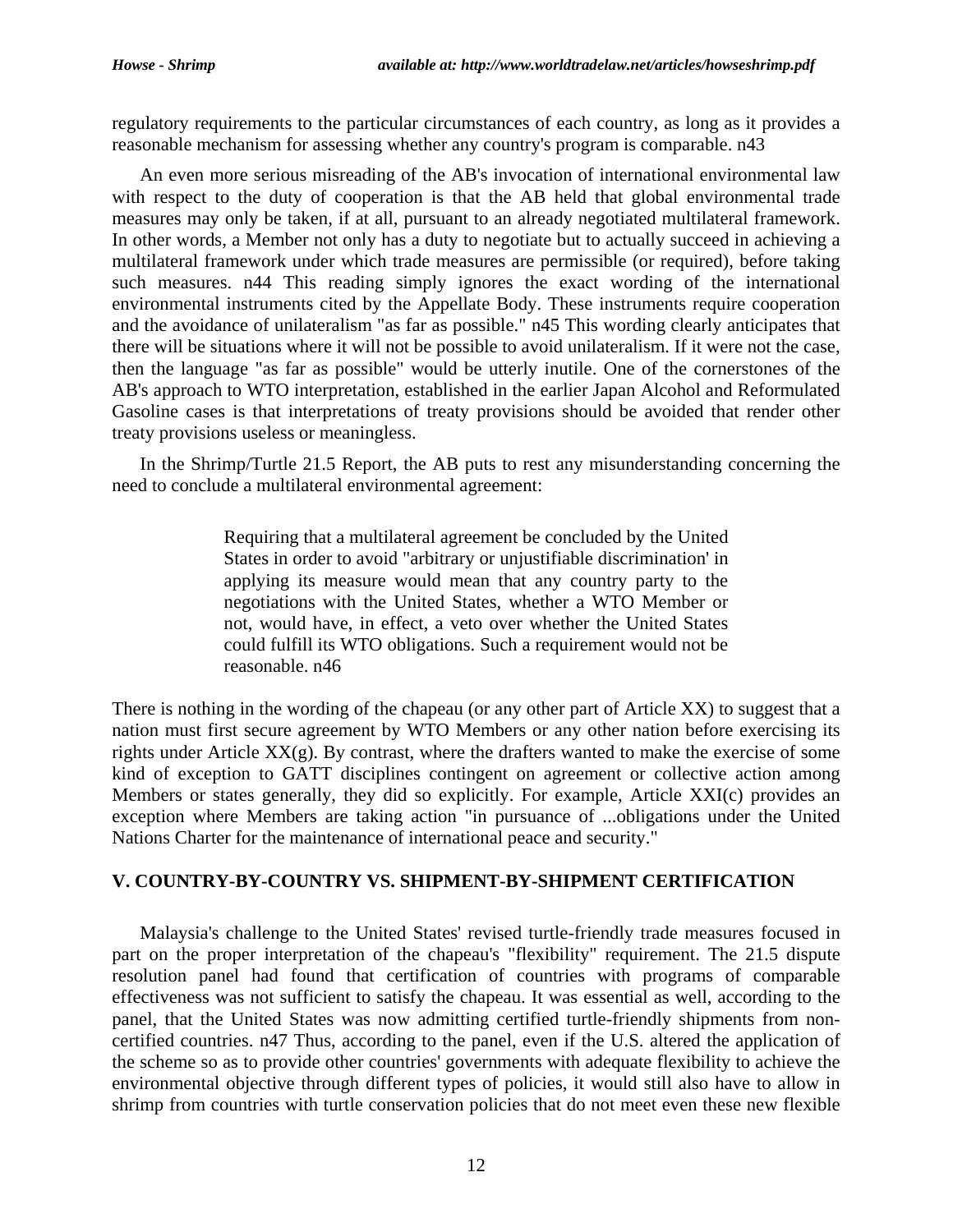requirements, provided that the particular shipment of shrimp happens to have been fished in a turtle-friendly manner.

In its appellate submission, Malaysia argued that, although the United States' revised guidelines permitted shipment-by-shipment certification, there was litigation before the U.S. courts challenging this aspect of the revised guidelines as inconsistent with the requirements of the statute. Thus, the U.S. implementation, in as much as it required shipment-by-shipment certification, was legally insecure. The Appellate Body rejected this argument, noting that it could only assess conformity on the basis of existing legal facts, and could not speculate as to future decisions of the U.S. courts. n48

The AB's ruling, however, does not answer the underlying question of whether shipment-byshipment certification is a sine qua non for the operation of this kind of scheme consistent with the requirements of the chapeau of Art. XX. One should first of all note that shipment-byshipment inspection was not presented as a separate requirement implicit in the chapeau by the AB in its original ruling. Rather, the AB had mentioned the absence of shipment-by-shipment inspection as evidence that the administrators of the U.S. law were treating the statutory scheme more in the manner of an extraterritorial extension of U.S. domestic law than as a global conservation measure. n49 In other words, the AB was pointing to a number of factors that suggested inadequate appreciation by the administrators of the character of the statutory scheme, and above all its focus on conservation of the global commons rather than on bringing foreign actors under the ambit of United States law. Such lack of appreciation could explain the various elements of inflexibility that, cumulatively, amounted to unjustified discrimination within the meaning of the chapeau.

The United States did not appeal the panel's interpretation that, absent shipment-by-shipment certification, the revised U.S. scheme would not conform with the chapeau's flexibility requirement. One reason for this decision may be that, in defending the shipment-by-shipment approach against domestic court challenges, the executive branch of the U.S. government would actually have found helpful a panel ruling that such an approach was actually required under Article XX to meet the U.S.'s WTO obligations.

Nevertheless, in its 21.5 ruling the Appellate Body notably does not include shipment-byshipment certification as even one aspect of the flexibility required by the chapeau, let alone as a separate sine qua non requirement. Here it is important to reflect on the AB's re-emphasis of paragraph 121 in its original ruling. As discussed above, the AB suggests in that paragraph that there is nothing in the overall structure of Article XX that would prevent a member from conditioning imports on whether Members comply with or adopt a policy or policies unilaterally prescribed by the importing Member. Indeed, in that paragraph the AB made the even stronger statement that if such policy-conditioned measures were excluded from the ambit of Article XX, this would render "most, if not all, of the specific exceptions of Article XX inutile... ."

Malaysia had argued that this statement in paragraph 121 was mere dicta. In its 21.5 ruling, the AB held that, to the contrary, "this statement expresses a principle that was central to our ruling in United States-Shrimp." n50 If the United States law were to be interpreted by the courts as excluding shipment-by-shipment certification, it would still be, in principle, justifiable under Article XX. According to the AB, Article XX contemplates measures that condition market access not only on the practices of foreign producers, but on the adoption of certain policies by the WTO Member state from whence the product originates.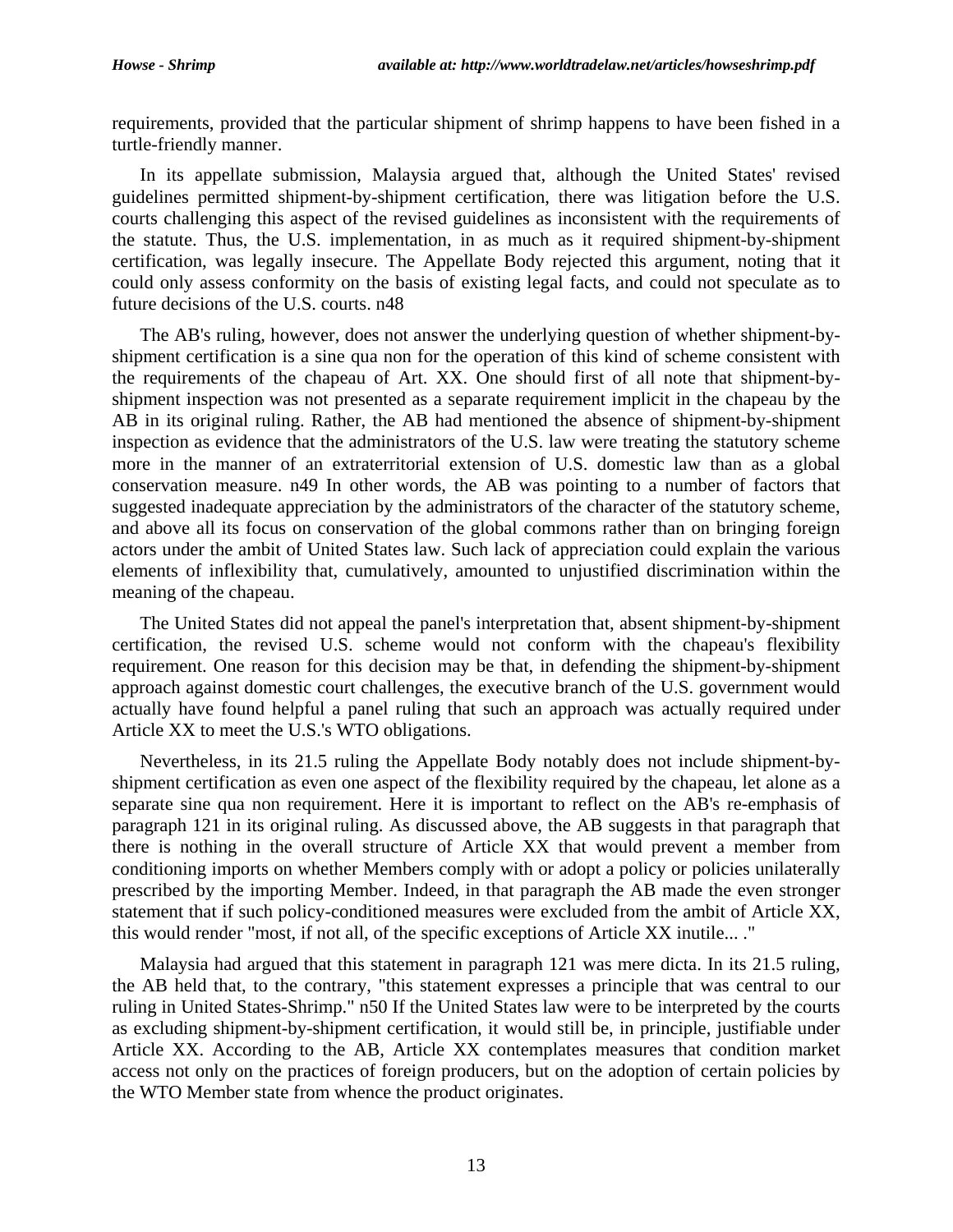To say that the chapeau requires shipment-by-shipment inspection in the application of the U.S. scheme would be to interpret the chapeau in a manner that is inconsistent with the AB's overall understanding of the structure and purpose of Article XX, as articulated in paragraph 121 of its original ruling, and reaffirmed with emphasis in paragraph 138 of its 21.5 ruling. Since the United States could conceivably have a law that explicitly excludes shipment-by-shipment inspection, conditioning all market access on the turtle conservation policies of the country of origin, it makes no sense that the chapeau would be a per se bar to application of the law in a manner that excludes shipment-by-shipment inspection. On the other hand, on the facts, where administrators are applying a statute in a manner that is more trade restrictive than its ordinary meaning as interpreted by the courts, then this extra, legally un-mandated degree of trade restrictiveness could constitute evidence of unjustified discrimination (as the AB found in its original ruling).

One puzzle concerning paragraph 121 of the original AB report is why the AB regarded most of Article XX as inutile, unless it allowed for market access to be conditioned on the policies of exporting Members. To find that Article XX may contemplate in some situations these kinds of measures is one thing, but to consider that Article XX is mostly about such measures is quite another. This puzzle can be approached by considering the counterfactual situation that the U.S. measure was concerned only with shipment-by-shipment certification and did not in any way predicate market access on the government policies of other WTO Members. How could Article XX be considered inutile in such a situation?

The only plausible explanation is that such process-but-not-policy-based measures do not violate any operative provision of the GATT in the first place. Therefore, Article XX is, by and large, not necessary to justify them. Thus, if the United States had a law that stated that all shrimp, whether they are caught in the U.S. or elsewhere in the world, must be caught in a turtlefriendly manner in order to enter the U.S., such a measure could be regarded as consistent with the National Treatment obligation in the GATT Art. III:4, because it provides "no less favorable treatment" to like imported products. Such a measure would arguably not be discriminatory, because it would deal only with a characteristic of the product, its method of production, and not distinguish between different countries and their turtle-conservation policies.

However, the conventional wisdom in traditional GATT/WTO circles is that regulations that treats products differently on the basis of their process of production (e.g. whether a given shrimp has been fished with a turtle-friendly or turtle-deadly method) are per se violations of the GATT, and they can only be justified under Article XX. I have challenged this product/process distinction in other scholarship; n51 the AB's remark that Article XX would be largely inutile unless it could be used to justify measures conditioned under other countries' policies suggests that the AB itself may not subscribe to the conventional wisdom of the product/process distinction. Rather, the AB may view Article XX as unnecessary for purposes of justifying measures that condition market access on how the imported product is produced, rather than on some kind of policy in the country of origin of the imported product. n52

Indeed, in its Asbestos ruling, n53 the AB appears to have left the door open for the possibility that non-discriminatory process-based measures are consistent with Article III:4. First of all, it held that in determining whether products are "like," the physical characteristics of different products, and their relevance to "likeness" must be assessed in a purposive manner, in light of the objectives of Art. III as a whole - above all the avoidance of protective discrimination against imports. For Article III:4 purposes, no particular physical characteristic is dispositive, in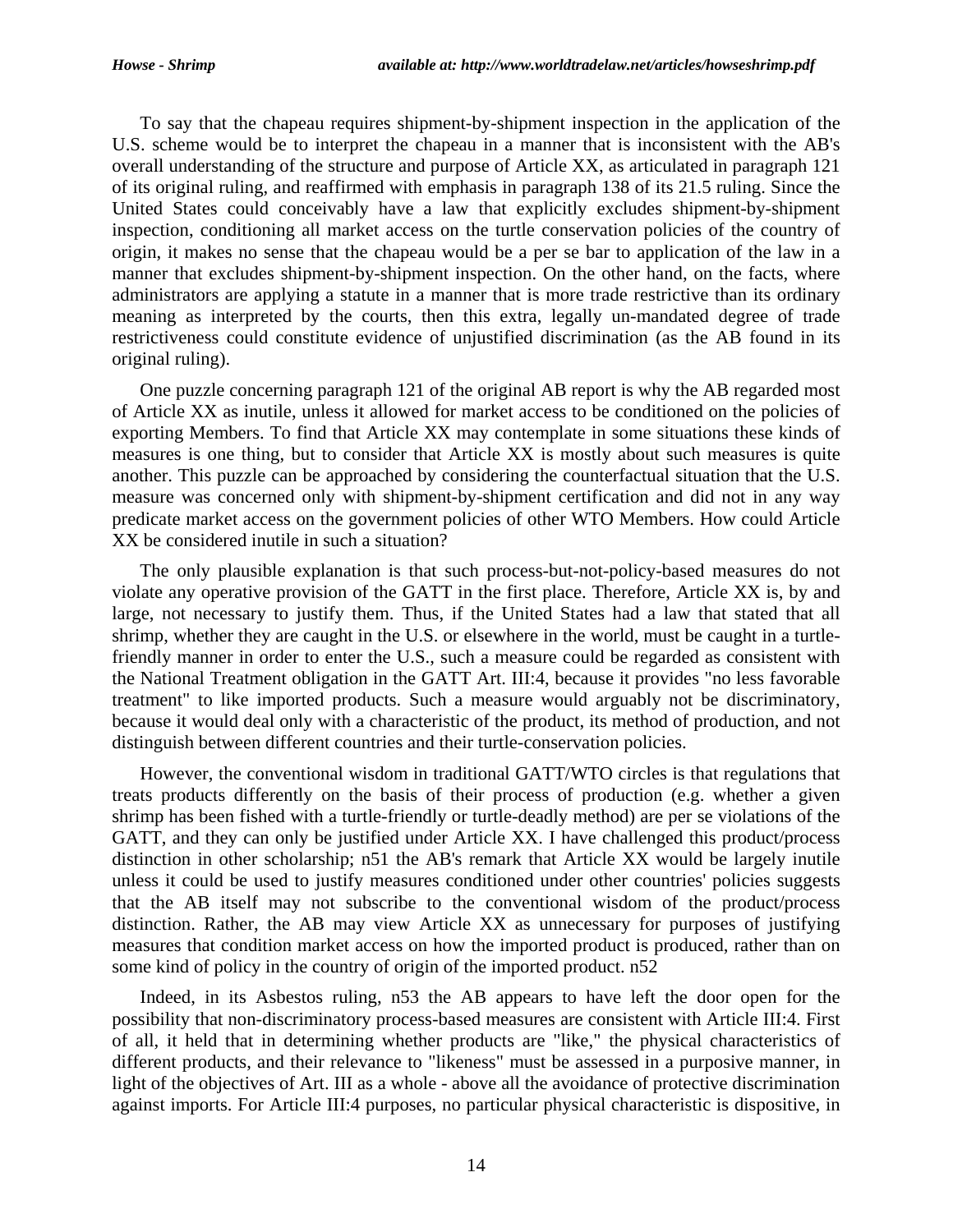the abstract, of whether a product is "like" or unlike. Other factors, such as consumer preferences, must be considered in forming a judgment based on the criteria that the Appellate Body approved in Japanese Alcohol and subsequent cases for assessing likeness in the context of Art. III:2, which deals with National Treatment in taxation. Moreover, there may be additional criteria or factors that could be decisive, besides those already developed in the taxation cases.

Perhaps of even greater significance in assessing whether the product/process distinction forms any real part of the WTO jurisprudence is the dictum of the AB in Asbestos that, even where two products are deemed to be "like" for purposes of Article III:4, they may still be treated differentially in regulation, provided that the result is treatment "no less favorable" for the "group" of imported products compared against the "group" of like domestic products. Thus, arguendo, if a panel were to hold that turtle-friendly and turtle-unfriendly shrimp were "like" products, it would still need to consider whether treating turtle-unfriendly shrimp differently would lead to less favorable treatment of imported shrimp as a group than domestic shrimp as a group. This would require a judgment as to whether, in singling out turtle-unfriendly shrimp, the regulatory scheme in its structure, design and operation, is systematically biased against imported shrimp as a group. A scheme that was even-handed between imports and domestic shrimp, and focused appropriately on conservation goals, might well pass this test.

Reflecting on the product/process distinction in light of the original AB ruling in Shrimp/Turtle, John Jackson predicted "the product-process distinction will probably not survive and perhaps should not survive." n54 However, Jackson also rightly notes that since there is no ruling where the AB has explicitly treated a process-based measure as consistent with National Treatment, the issue "remains open." n55 I believe that, in the respects discussed above, the Asbestos ruling strengthens Jackson's prediction.

# <span id="page-14-0"></span>**VI. CRITICISMS OF THE AB RULINGS IN SHRIMP/TURTLE**

 Having swept away almost all the pillars of the GATT anti-environmentalist edifice, it is not surprising that the AB would be criticized for illegitimate judicial activism. A fairly representative criticism is that of Jagdish Baghwati of Columbia University:

> I have some sympathy for [the] view that the dispute settlement panels and the appellate court must defer somewhat more to the political process instead of making law in controversial matters. I was astounded that the appellate court, in effect, reversed longstanding jurisprudence on process and production methods in the Shrimp/Turtle case. I have little doubt that the jurists were reflecting the political pressures brought by the rich-country environmental NGOs and essentially made law that affected the developing countries adversely. n56

The only "jurisprudence" clearly establishing the principles to which Bhagwati is referring consists in the two unadopted Tuna/Dolphin panel reports. Although unadopted, these reports embody a perspective almost universally held by the trade-insider network. Was it "activist" of the Appellate Body not to defer to that insider perspective, but instead to go back to the treaty texts themselves and to sources of interpretation authorized by the Vienna Convention on the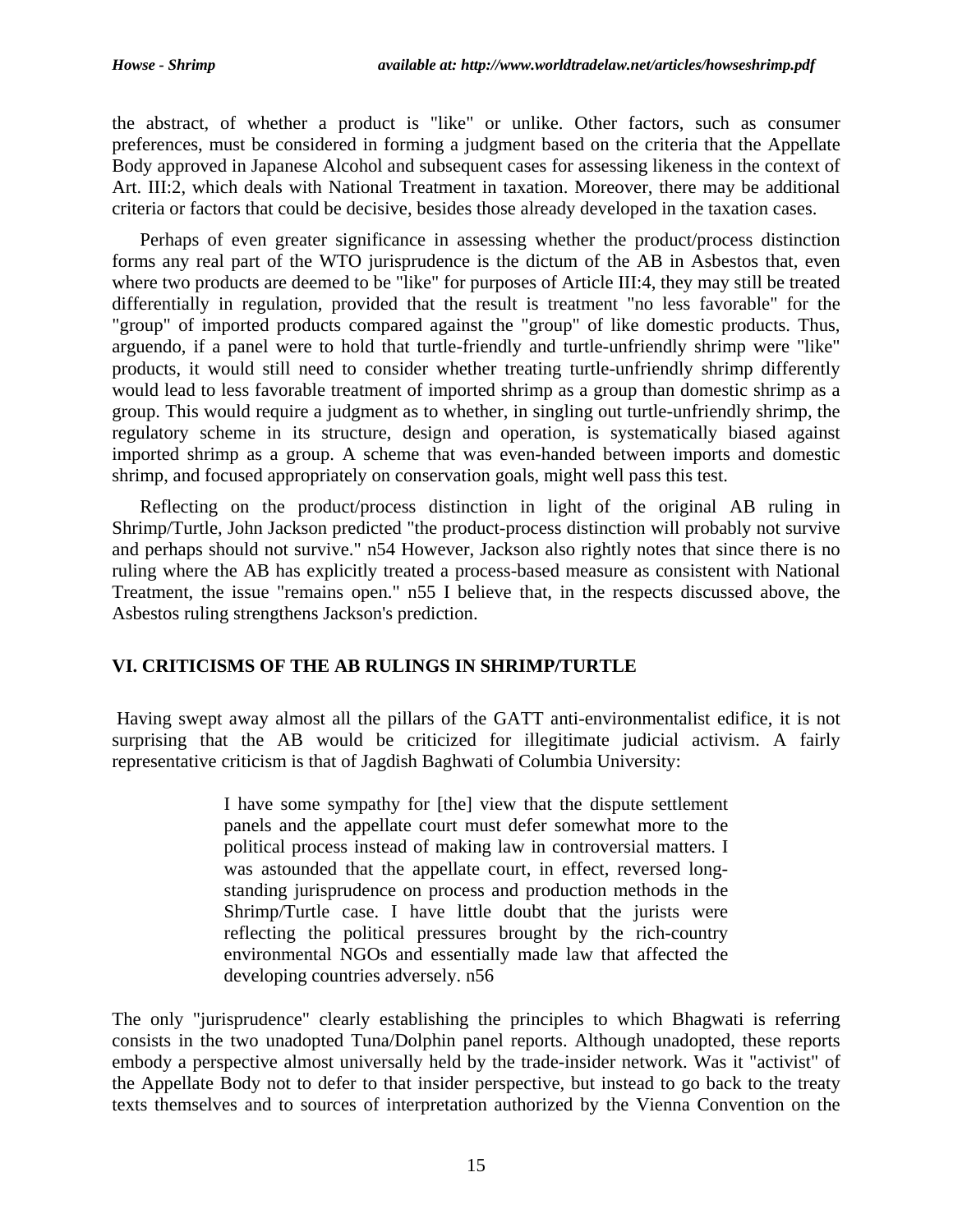Law of Treaties? As a matter of positive law, the Appellate Body had already established in early cases that while unadopted GATT reports may offer "guidance," there is no legal requirement to take them into account when deciding cases within the dispute settlement framework of the WTO. n57 In terms of the structure of dispute settlement and the mandate of the Appellate Body in the WTO system, a somewhat more elaborate answer is required.

According to the Dispute Settlement Understanding, the system:

serves to preserve the rights and obligations of Members under the covered agreements, and to clarify existing provisions of those agreements in accordance with customary rules of interpretation of public international law. Recommendations and rulings of the Dispute Settlement Board (DSB) cannot add to or diminish rights and obligations provided in the covered agreements. n58

Based on this mandate, it was not within the power of the Appellate Body to defer to any kind of insider understanding of the limits on Article XX. The AB was required to go back to the provisions themselves and read them, not in light of the GATT tradition or practice as such, but rather "in accordance with customary rules of interpretation of public international law." n59

It is hardly surprising that once it repaired to the text, the Appellate Body found no support for the kind of limit on the application of Article XX that was opined by the panel in Tuna/Dolphin and in a rather revised version at the panel level in Shrimp/Turtle. The textual foundation just isn't there. The limit in question was generally not argued in any case as a textual matter. Rather, arguments for such limitations were based on the need to prevent what John Jackson has referred to as a "slippery slope" n60 - the infinite possibilities for restricting trade that might arise if it were possible to restrict market access based upon value-based judgments of other countries' policies. One may take issue with this view of the structural requirements of the multilateral trading system, as I have in other work, but even if the Appellate Body agreed with that view, it was prevented from adding to the obligations or diminishing the rights to be found in the textual provisions of Article XX. Given the mandate of the Appellate Body under the DSU, to have done otherwise than it did would have been illegitimate and indeed illegal judicial activism.

DSU 3.2 doesn't absolutely confine dispute settlement organs to the text itself. Rather, they cannot go beyond the text as interpreted using the customary rules of treaty interpretation in public international law. These rules, especially as codified in Articles 31 and 32 of the Vienna Convention on the Law of Treaties, place considerable emphasis on the ordinary meaning of the text, interpreted in light of context, object and purpose. The Vienna Convention Article 31 allows context, object, and purpose to be taken into account in interpreting the exact words of the treaty in their "ordinary meaning," but it does not contemplate that they can be used to fill gaps or to supplement the text itself with, as it were, unwritten law or unstated structural principles. In short, context, object or purpose cannot be a basis for reading into the text a diminution of a right or an increased obligation, unless the words themselves at least point to the application of such extrinsic interpretive materials. Thus, the two aspects of DSU 3.2 are to be read together, namely the obligation not to add to or diminish the rights and obligations in the treaty text, and the requirement to interpret the text according to the customary public international law rules of treaty interpretation, which are to a significant extent codified in the Vienna Convention.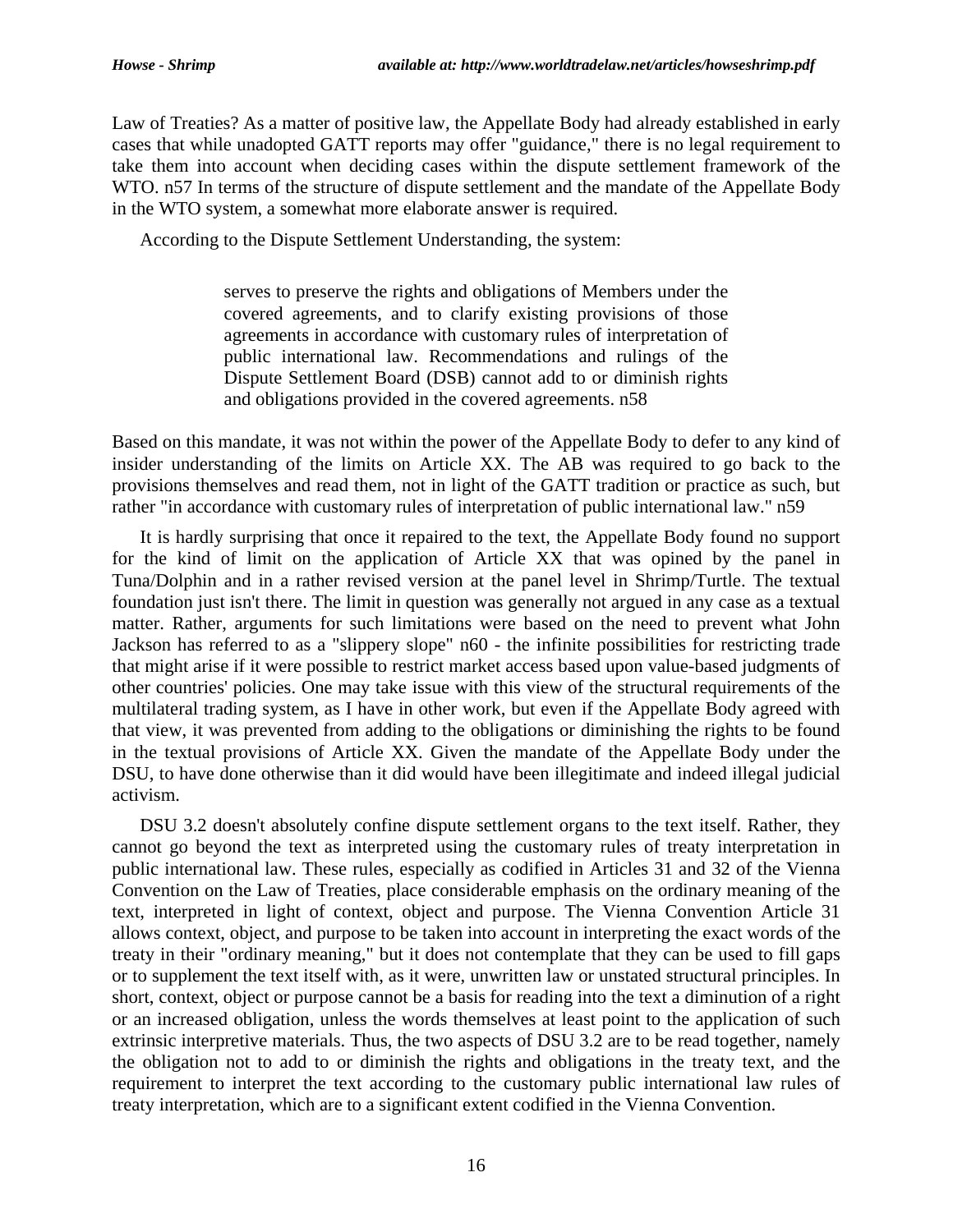Is there nevertheless a place within the Vienna Convention rules for bringing in the insider understanding that critics of the AB ruling in Shrimp/Turtle believe ought to have been decisive? Section 31(3) of the Vienna Convention does provide for the taking in account of "any subsequent practice in the application of the treaty which establishes the agreement of the parties regarding its interpretation." n61 Would the insider understanding qualify as such an agreement? The answer is clearly "no," because one of the parties, the United States, obviously had been taking a different view of Article XX. (This is true even though many American trade officials, at a personal level, may have shared the insider understanding.) Had the United States not invoked Article XX as applicable in both Tuna/Dolphin cases or had those rulings been adopted (i.e. accepted by the WTO Membership as legally binding settlements of the dispute) then matters might have been different. But even in that case, there would still be an issue as to whether the evidence was strong enough to constitute "agreement" concerning interpretation.

The "judicial activism" critique of the AB's Shrimp/Turtle ruling has another dimension or alternative formulation. It has been argued that the law regarding "unilateral" global environmental trade measures was a matter of controversy at the time of the Shrimp/Turtle case, and that the Appellate Body over-reached in resolving a controversy that, given the sensitivities involved (including the delicate North-South issues), should properly have been settled through negotiation, not litigation. Now the Appellate Body was required n62 to decide the appeal, and however the appeal was decided, it is hard to imagine that the AB would not find itself on one side of the controversy or the other, merely by virtue of having to make a legal ruling. Moreover, in making one of the functions of the dispute settlement organs clarification of the law, DSU 3.2 supposes that the Appellate Body will not decline to rule in areas where the law is unclear. As Coase and his followers have impressed on us, bargaining always takes place in the shadow of the law, and whatever decision the AB made concerning the law would have some effect on future negotiations. In sum, the AB was not institutionally situated such as to be neutral or completely deferential to a political determination of the problem posed by the Shrimp/Turtle dispute.

Moreover, I believe that even if the AB's sole concern had been judicial in such a situation, it still would have acted just as it did. To understand why, we have to again consider some foundational principles of public international law. One of these, established in the Lotus case, n63 is that the sovereignty of states is plenary in the absence of specific legal constraints to the contrary. One does not presume, or presume lightly, that the sovereignty of states is restricted. Moreover, in the Nicaragua case, the International Court of Justice held that there was no rule of customary public international law that prevented a state from taking economic measures in response to policies of another state. n64 In the circumstances, the anti-judicial-activism principle would weigh against imposing on the United States any legal constraint on its sovereignty not clearly authorized by the GATT treaty. Thus, in the presence of controversy over the limits of Article XX, a conservative judicial body would have adopted the interpretation that supposes the least interference with the sovereignty of the U.S. n65

A third version of the judicial activism critique of the Shrimp/Turtle AB ruling focuses on the general notion that the AB somehow should have stepped aside, and allowed the controversy to be resolved politically. This third version of the critique gives a great deal of attention to the way in which the AB brought in materials from international environmental law and policy in resolving the meaning of the expression "exhaustible natural resources" in Art.  $XX(g)$ . As discussed above, the AB explicitly rejected the view that the meaning of "exhaustible natural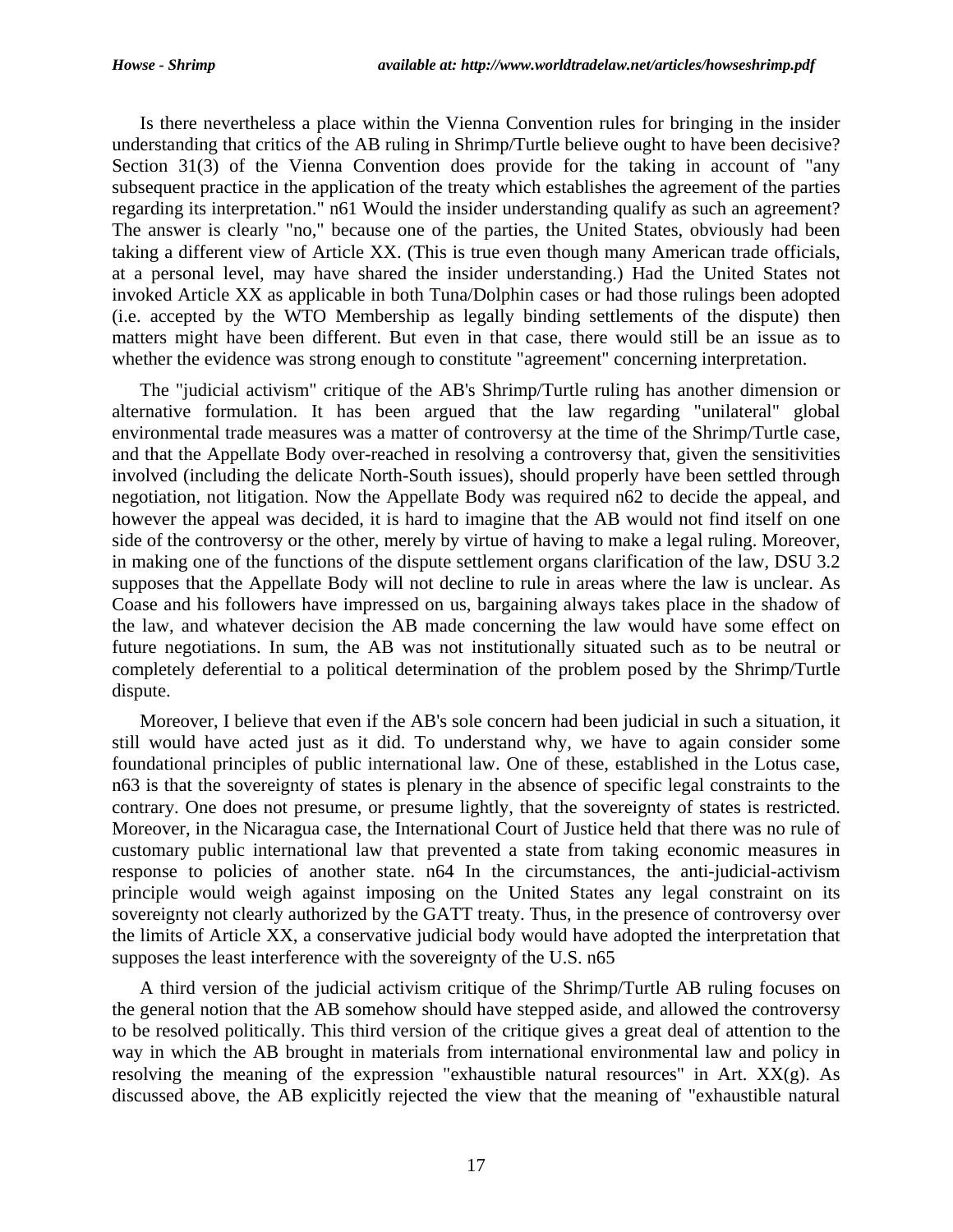resources" was frozen at the time the GATT was negotiated and, invoking the preamble of the WTO Agreement and its reference to sustainable development, considered that the meaning of "exhaustible" had to be understood in evolutionary terms, in light of the development of international environmental law, science, and policy. The complainants in Shrimp/Turtle had argued that the meaning of "exhaustible" did not include living species, but only mineral resources and the like. Whether this was indeed a fixed and uncontroversial meaning of the expression in 1947 is not in itself obvious. And, as the AB pointed out, in two adopted GATT rulings, migratory fish species had already been deemed to be "exhaustible natural resources."

It is well established public international law that some provisions of treaties are to be interpreted in an evolutionary fashion. By reverting to the preamble of the WTO Agreement to establish that exhaustible natural resources is an evolutionary term, the Appellate Body merely followed Vienna Convention Article 31, which specifically mentions the "preamble" as part of the "context" which is fundamental to the interpretation of treaty text. However, the "preamble" in question was one that was written nearly 40 years after the original GATT text. The AB was implicitly accepting the notion that there is a new framework for the interpretation of GATT that the creation of the WTO represented a foundational moment, one that in this case placed the relevant provisions of GATT within a broader universe of international law and policy relevant to environment and development, as well as general public international law.

Of course, the insider network, generally speaking, had boasted of the creation of the WTO as a new founding for the multilateral trading system, including the placement of the system on a more unambiguous, or unquestionable, foundation of international legality. They do not like to reap what they have sown.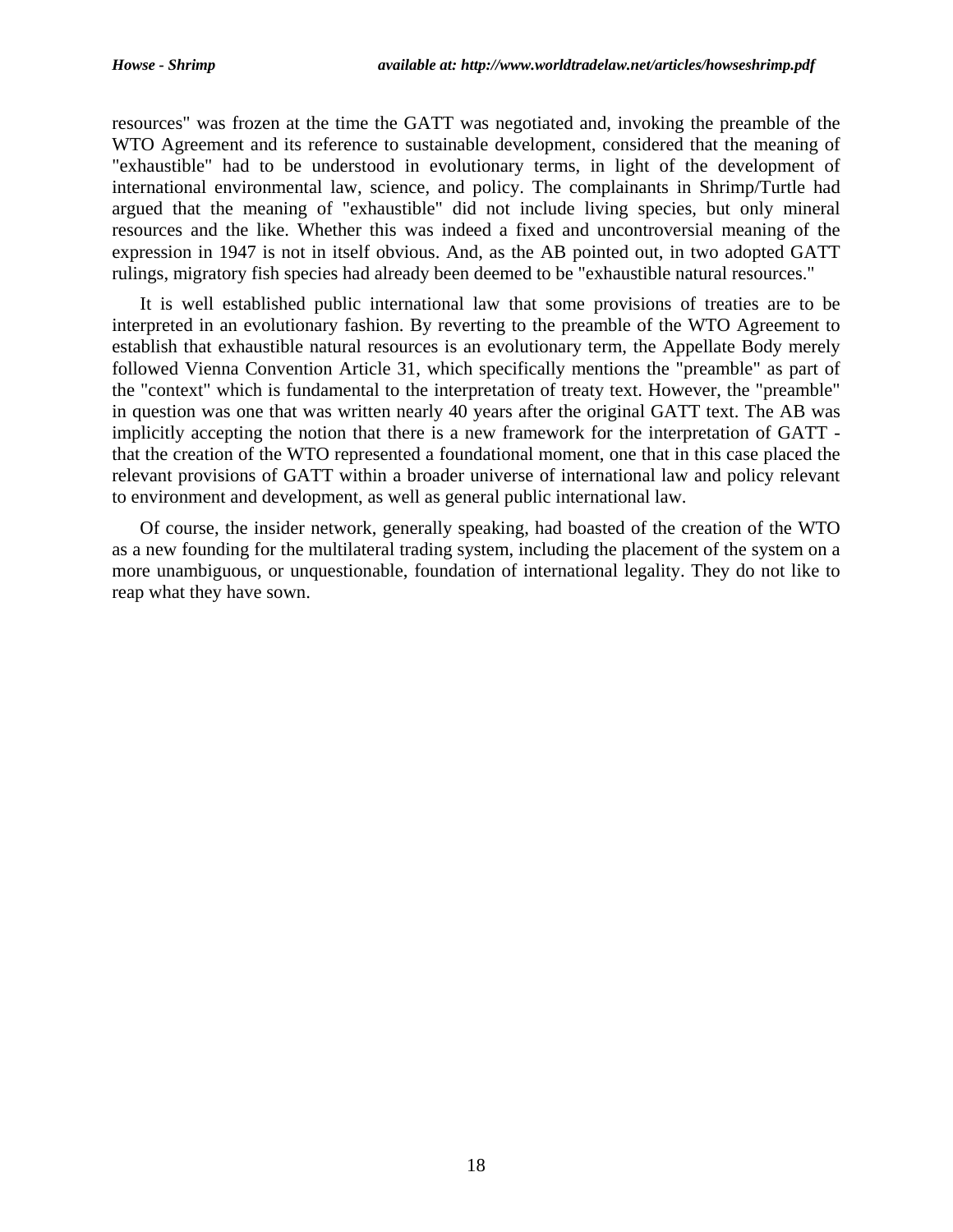## FOOTNOTES:

n1. Basel Convention on the Control of Transboundary Movements of Hazardous Wastes and Their Disposal, Mar. 22, 1989, UN Doc. EP/IG.80/3, reprinted in *28 ILM 649 (1989).*

n2. Where trade measures are based upon the environmental practices of the exporting country, they only create an incentive for environmentally-friendly practices where producers are producing for export; a measure that conditions imports on an environmentally-friendly process or production method has no incentive effect on firms producing exclusively for the domestic market . On the other hand, where trade measures seek to change the environmental policies of the exporting country, the country in question may simply decide to pay the price for its lack of adequate environmental policies in the form of reduced exports rather than changing the policies. Thus, not only is environmental protection not improved, but one experiences the kind of economic welfare losses typically associated with trade restrictions. See Robert Howse & Michael J. Trebilcock, The Fair Trade-Free Trade Debate: Trade, Labor, and the Environment, in Economic Analysis of International Law (Alan O. Sykes & Jagdeep S. Blandiri eds., 1996).

n3. See Ronald H. Coase, The Problem of Social Cost, *3 J. L. & Econ. 1 (1960).*

n4. Howard F. Chang, Carrots, Sticks, and International Externalities, 17 Int'l. Rev. L. & Econ. 309 (1997).

n5. There were arguably subtle elements of discrimination in that the rules were not identical for foreign and domestic producers, with the former required to adhere to a compliance regime entailing arguably higher compliance costs. However, as discussed in the text, the panel, rather than simply finding fault with the measure on these rather narrow grounds, created a sweeping rule against trade measures to protect the global environment.

n6. The Tuna/Dolphin panels held that the measure was a violation of the GATT in the first place because, even if non-discriminatory, measures that distinguish products on the basis of their method of production (as opposed to physical characteristics of the products) are prohibitions on imports within the meaning of Art. XI of the GATT). This interpretation of the GATT is challenged by R. Howse and D. Regan, infra note 50.

n7. GATT Dispute Panel Report on U.S. Restrictions on Imports of Tuna, Sept. 3, 1991, GATT B.I.S.D. (39th Supp.) at 155 (1993).

n8. Under the GATT, prior to the establishment of the World Trade Organization in 1995, in order to constitute a legally binding resolution of a dispute, a panel ruling had to be adopted by consensus of the member states, meaning their diplomatic representatives sitting as the Dispute Settlement Body. With the creation of the WTO, this rule was changed fundamentally. Panel rulings are automatically adopted, unless there is a consensus against adoption. Panel rulings, however, are subject to appeal to the WTO Appellate Body. The new negative consensus rule similarly applies to rulings of the Appellate Body.

n9. GATT Dispute Panel Report on U.S. - Restrictions on Import of Tuna, June 16, 1994, *33 I.L.M. 839 (1994).* In this second Tuna/Dolphin ruling, the panel rejected the territorial limitation that the first Tuna/Dolphin panel had placed on Art. XX, instead suggesting that Article XX (b) and (g) could not apply to measures that would only be effective in protecting the environment were other countries to change their policies. This restriction seems based on a misunderstanding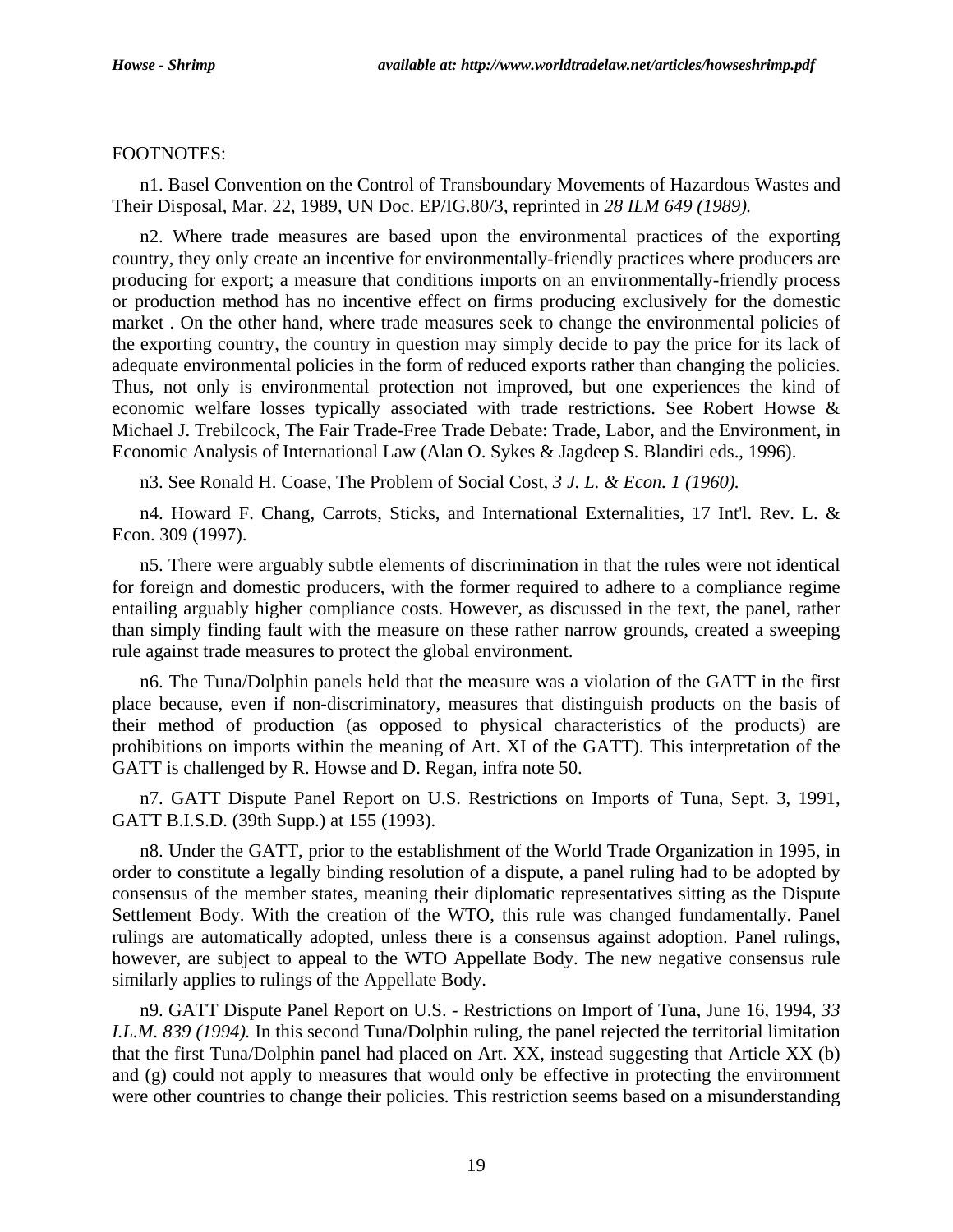of economics. Even if the exporting country does not change its policies, the reduction of imports of dolphin-unfriendly tuna will at the margin lead to less dolphin-unfriendly tuna being produced, and therefore fewer dolphins being killed. However, as noted in footnote 2, it is true that measures such as this are under-effective in protecting the environment, unless they induce the target country to change its policies. The panel was wrong to assume that there would be no positive environmental effect whatever, absent a policy change.

n10. Thus, the opening paragraph of Article XX suggests that, subject to the conditions in the chapeau (that the measures not be applied in a manner that constitutes arbitrary or unjustified discrimination or a disguised restriction on trade) "nothing in this Agreement shall be construed so as to prevent" Members from taking measures for the purposes listed in the various heads of Article XX. Neither the language nor structure of Article XX excludes such measures even where they significantly limit or curtail trade liberalization, provided they are connected in the appropriate way to the objectives stated in the various paragraphs.

n11. See, e.g., Philip M. Nichols, Corruption in the World Trade Organization: Discerning the Limits of the World Trade Organization's Authority, 28 N.Y.U. J. Int'l L. & Pol'y 711 (1998).

n12. WTO Appellate Body Report on U.S. - Import Prohibition of Certain Shrimp and Shrimp Products, WT/DS58/AB/R (October 12, 1998) [hereinafter Shrimp/Turtle], available at http://www.wto.org/english/tratop e/dispu e/distabase e.htm.

n13. Report of the Appellate Body, U.S. - Import Prohibitions of Certain Shrimp & Shrimp Products; Recourse to Article 21.5 of the DSU by Malaysia, WT/DS58/AB/RW (Oct. 22, 2001) [hereinafter Shrimp/Turtle 21.5 Report], available at http://www.wto.org/english/tratop e/dispute/distabase\_e.htm.

n14. See The Convention on International Trade in Endangered Species of Wild Fauna and Flora, March 3, 1973, app. I, *27 U.S.T. 1087, 1118;* 993 U.N.T.S. 243, 257.

n15. Departments of Commerce, Justice, and State, the Judiciary, and Related Agencies Appropriations Act of 1990, Pub. L. 101-162, 609, 103 Stat. 988, 1037-38 (codified at Endangered Species Act of 1973 (ESA), *16 U.S.C. 1537* (1994)).

n16. Id. at 609(a)(1), (2).

n17. Id. at 609(a)(3), (4).

n18. Id. at 609(a)(5).

n19. Id. at 609(b)(1), (2).

n20. *Earth Island Inst. v. Christopher, 20 C.I.T. 1221, 942 F. Supp. 597* (Ct. Int'l Trade 1996), vacated on other grounds, *Earth Island Inst. v. Albright, 147 F.3d 1352 (Fed. Cir. 1998).*

n21. Id. at 604-05.

n22. *Earth Island Inst. v. Christopher, 20 C.I.T. 1389, 948 F. Supp. 1062* (Ct. Int'l Trade 1996).

n23. Id. at 1070.

n24. Shrimp/Turtle, supra note 12, P 112.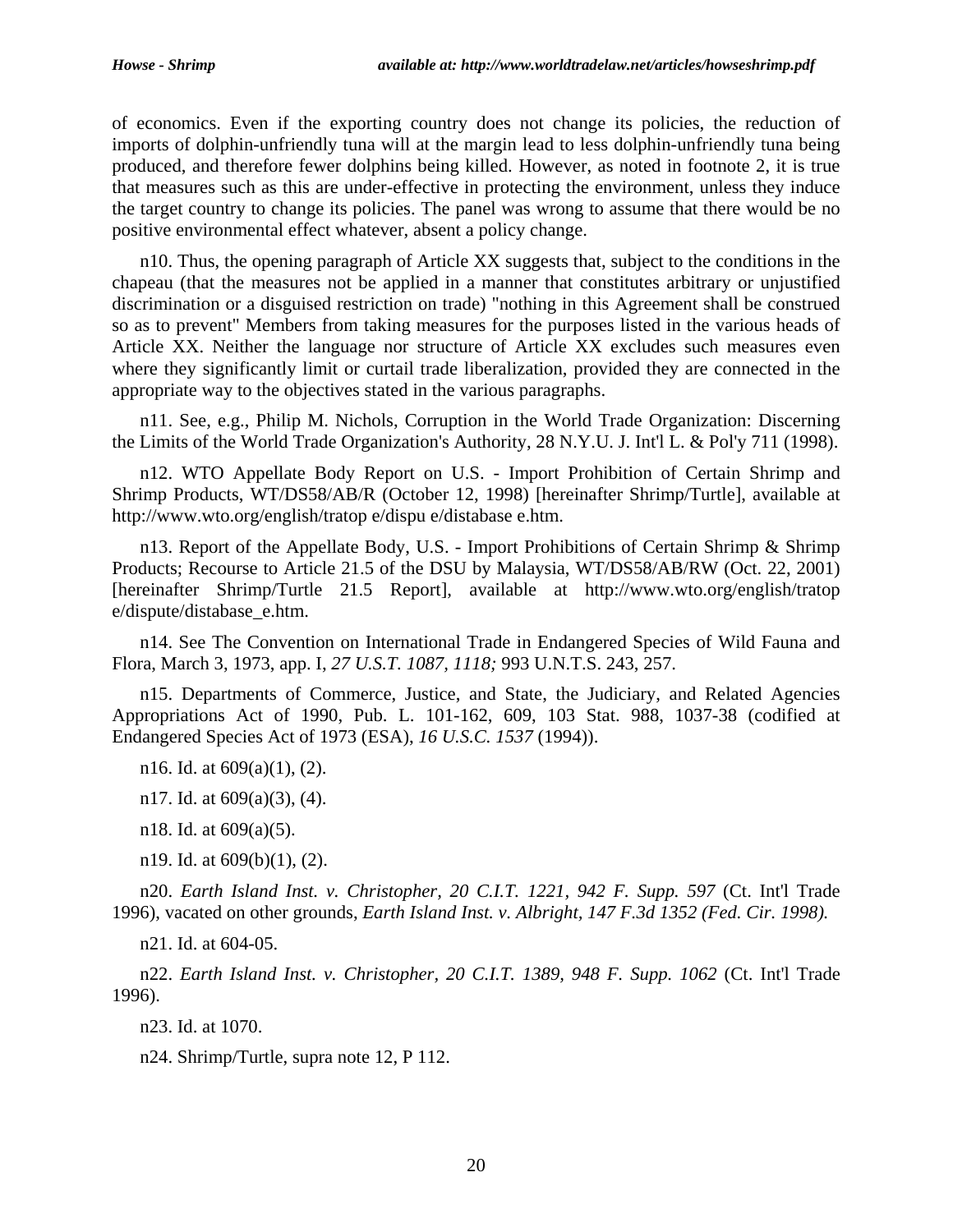n25. WTO Appellate Body Report on U.S. - Standards for Reformulated and Conventional Gasoline, WT/DS2/AB/R (April 29, 1996) [hereinafter Reformulated Gasoline], available at http://www.wto.org/english/tratop e/dispute/distabase\_e.htm.

n26. Shrimp/Turtle, supra note 12, PP 115-16 (emphasis in original unless otherwise noted).

n27. Shrimp/Turtle, supra note 12, P 121.

n28. Shrimp/Turtle 21.5 Report, supra note 13.

n29. Tuna/Dolphin, supra note 7, P X; GATT Dispute Panel Report, Thailand - Restrictions on Importation of and Internal Taxes on Cigarettes, Nov. 7, 1990, GATT B.I.S.D. (37th Supp.) at 200 (1991).

n30. In a recent decision, subsequent to its initial ruling in Shrimp/Turtle, the Appellate Body took an approach to the necessity test in Art. XX(b) that is more flexible and deferential to domestic policy choices than was the case with the older GATT jurisprudence. See WTO Appellate Body Report on European Communities - Measures Affecting Asbestos & Asbestos-Containing Products, WT/DS135/AB/R (March 12, 2001) [hereinafter Asbestos], available at http://www.wto.org/english/tratop e/dispute/distabase\_e.htm. Following another recent ruling, the AB noted that "necessity" did not always require that a measure be "indispensible" to attain the government's policy objective (least restrictive means), in some cases a more relaxed standard might be appropriate, especially if the measure seems well targeted or closely related to the objective in question. Report of the Appellate Body on Korea - Measures Affecting Import of Fresh, Chilled & Frozen Beef, WT/DS161/AB/R, WT/DS169/AB/R, P 161 (December 11, 2000) [hereinafter Korea Beef], available at http://www.wto.org/english/tratop e/dispute/database\_e.htm.

n31. Reformulated Gasoline, supra note 24.

n32. Shrimp/Turtle, supra note 12, P 141.

n33. The AB notes in this connection, for example, that the scheme exempts countries where sea turtles are not endangered by shrimp fishing because of the fishing techniques used or specific environmental conditions. If the scheme were to apply to such countries, it might well be disproportionately wide in scope or breadth, since such application would not obviously have any benefit in terms of sea turtle conservation. Id. P 138.

n34. Id. P 159 (emphasis added).

n35. The U.S. was actually able to conclude a multilateral environmental agreement. Inter-American Convention for the Protection and Conservation of Sea Turtles, opened for signature Dec. 1, 1996, *37 I.L.M. 1246.*

n36. Shrimp/Turtle, supra note 12, P 165.

n37. Howard Chang is one of the few commentators on the decision to recognize that the AB did not suggest, inconsistent with its analysis of Art. XX as a whole, that country-based application is per se inconsistent with the chapeau. See Howard F. Chang, Toward A Greener GATT: Environmental Trade Measures and the Shrimp-Turtle Case, *74 S. Cal. L. Rev. 31 (2000).* The other outstanding commentary on the AB ruling is by Petros Mavroidis. See Petros C. Mavroidis, Trade and Environment after the Shrimp-Turtles Litigation, 34 J. World Trade 73 (2000). There is also an illuminating discussion of the case by Grainne de Burca & Joanne Scott.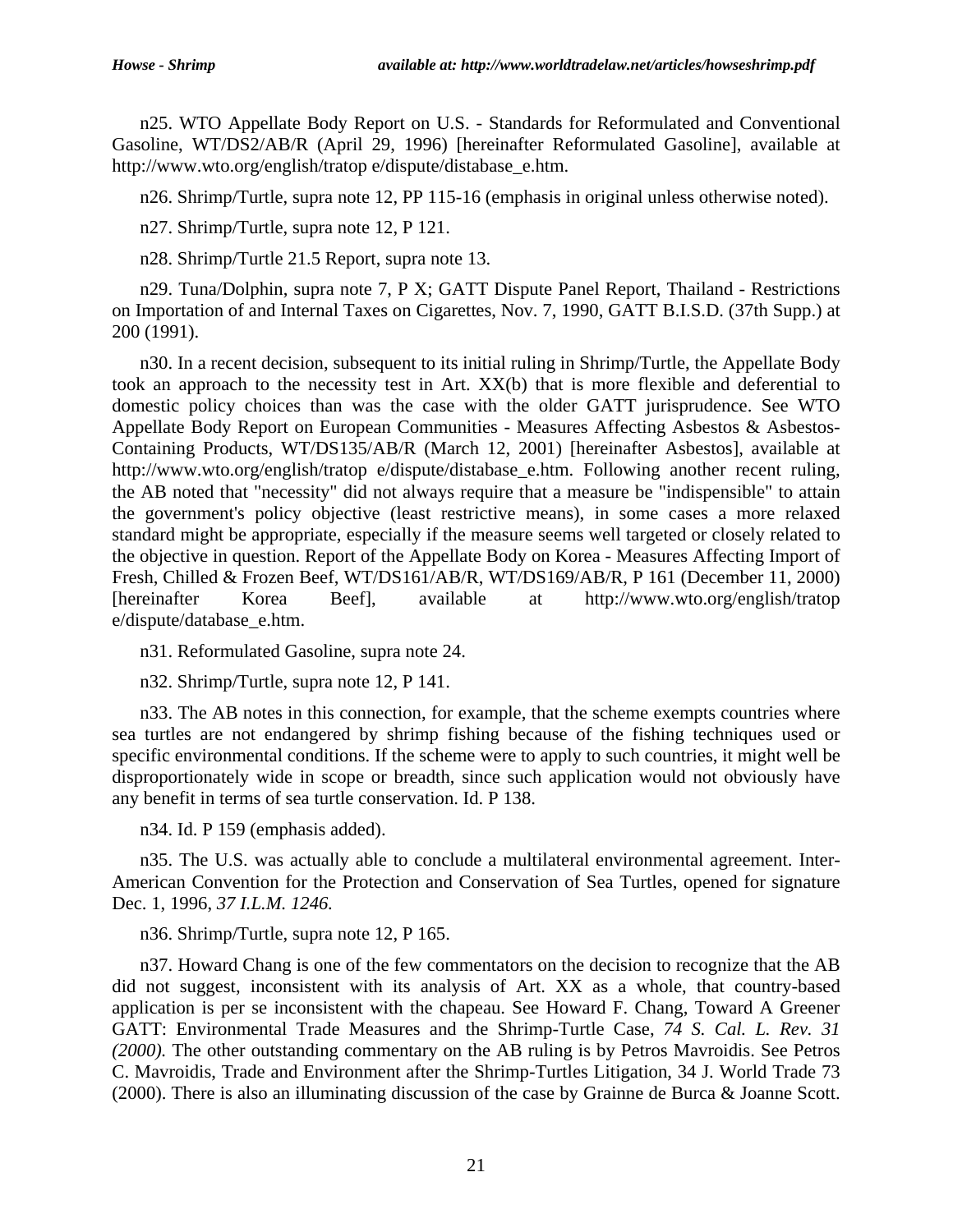See Grainne de Burca & Joanne Scott, The Impact of the WTO on EU Decision-making, in The EU and the WTO: Legal and Constitutional Issues, 16-22 (de Burca & Scott eds., 2001).

n38. Shrimp/Turtle, supra note 12, PP 168-69.

n39. Of all the commentary on the AB ruling, only that of Howard Chang seems to have clearly grasped this point. See Chang, supra note 36.

In the Shrimp/Turtle 21.5 Report, the AB clarified that the duty of negotiation under the chapeau simply amounted to a requirement to make a "comparable negotiating effort" with the complainants, i.e., comparable to what the U.S. had invested in the case of the western hemisphere countries. The implication is that, had the U.S. negotiated with no-one, it would not have run afoul of the chapeau. Shrimp/Turtle 21.5 Report, supra note 27, PP 122-23.

n40. Of course, even if the application of a unilateral measure is sensitive to differing conditions, it is impermissible for a nation to negotiate seriously with some countries but not with others.

n41. See Joel P. Trachtman, Trade and ... Problems, Cost-Benefit Analysis and Subsidiarity, 9 Eur. J. Int'l L. 32 (1998).

n42. Shrimp/Turtle 21.5 Report, supra note 27, PP 144.

n43. Id. P 149.

n44. This is the interpretation of the ruling offered for example by Gary Sampson:

The absence of an MEA to deal with turtle protection proved critical... . On the facts of the case, it found that, among other things, the failure to have established an environmental agreement as an instrument of environmental protection policy had resulted in a unilateralism which was discriminatory and unjustifiable... ."

 Gary P. Sampson, Effective Multilateral Environmental Agreements and Why the WTO Needs Them, 24 World Economy 1109, 1126 (2001).

n45. Rio Declaration on Environment and Development, prin. 12, U.N. doc. A/CONF.151/5/Rev.1 (1992), *31 I.L.M. 874, 878 (1992).*

n46. Shrimp/Turtle 21.5 Report, supra note 27, P 123.

n47. Id. P 106.

n48. Id. PP 93-95. Recently, in fact, the court upheld the shipment-by-shipment interpretation of the statute.

n49. Shrimp/Turtle, supra note 12, P 165.

n50. Shrimp/Turtle 21.5 Report, supra note 27, P 138.

n51. See, e.g., Robert Howse & Donald Regan, The Product/Process Distinction - An Illusory Basis for Disciplining "Unilateralism" in Trade Policy, 11 Eur. J. Int'l L. 249 (2000).

n52. Id. For a critique of Howse and Regan, see the article by Sanford Gaines in this symposium issue, *27 Colum. J. Envtl. L. 383 (2002).*